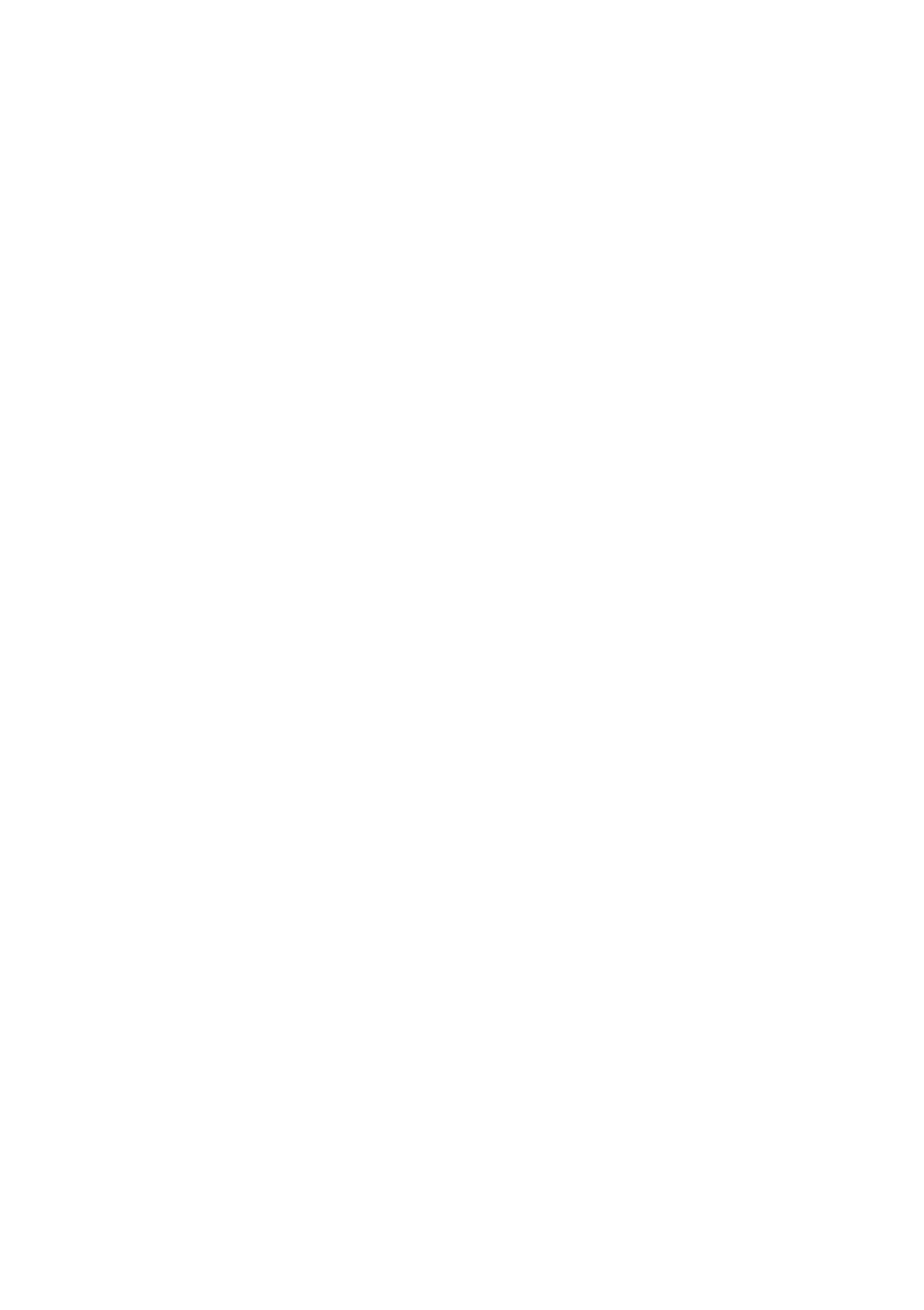## **คู่มือปฏิบัติ** การพยาบาล

# การส่งเสริม การเลิกสูบบุหรี่ ในงานประจำ

โครงการโรงพยาบาลปลอดบุหรี่ต้นแบบ มูลนิธิรณรงค์เพื่อการไม่สูบบุหรี่





สำนักงานกองทนสนับสนนการสร้างเสริมสขภาพ (สสส.)

สนับสนนงบประมาณโดย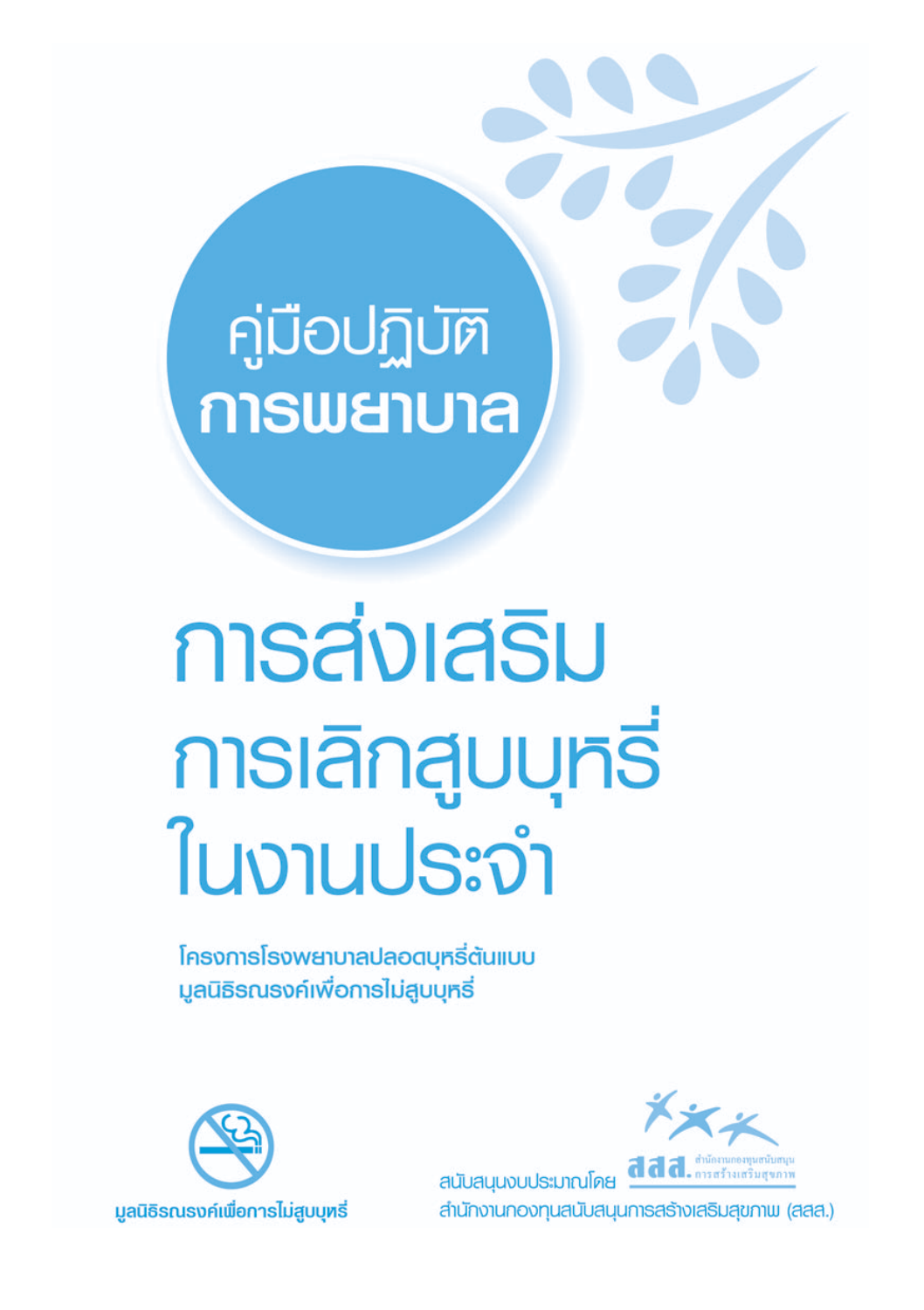#### คู่มือปฏิบัติการพยาบาล : การส่งเสริมการเลิกสูบบุหรี่ในงานประจำ

#### พู้ช่วยศาสตราจารย์กรองจิต วาทีสาธกกิจ

ISBN 978-974-7002-51-5 พิมพ์ครั้งที่ 1 กันยายน 2550 จำนวน 2,000 เล่ม

คณะบรรณาธิการ : ศาสตราจารย์เกียรติคุณนายแพทย์ประกิต วาที่สาธกกิจ แสงเดือน สุวรรณรัศมี่

ศิลปกรรม : วันทนี้ย์ มณีแดง

พิสูจน์อักษร : กนกวรรณ ชมเชย

์<br>พิมพ์ที่ : โรงพิมพ์พิมพ์ดี

### มูลนิธิรณรงค์เพื่อการไม่สุบบุหรี่

.<br>36/2 ซอยประดิพัทธ์ 10 ถนนประดิพัทธ์ แขวงสามเสนใน ิเขตพญาไท กรุงเทพฯ 10400 โทรศัพท์ 0-2278-1828 โทรสาร 0-2278-1830 http://www.ashthailand.or.th email: ashthai@asianet.co.th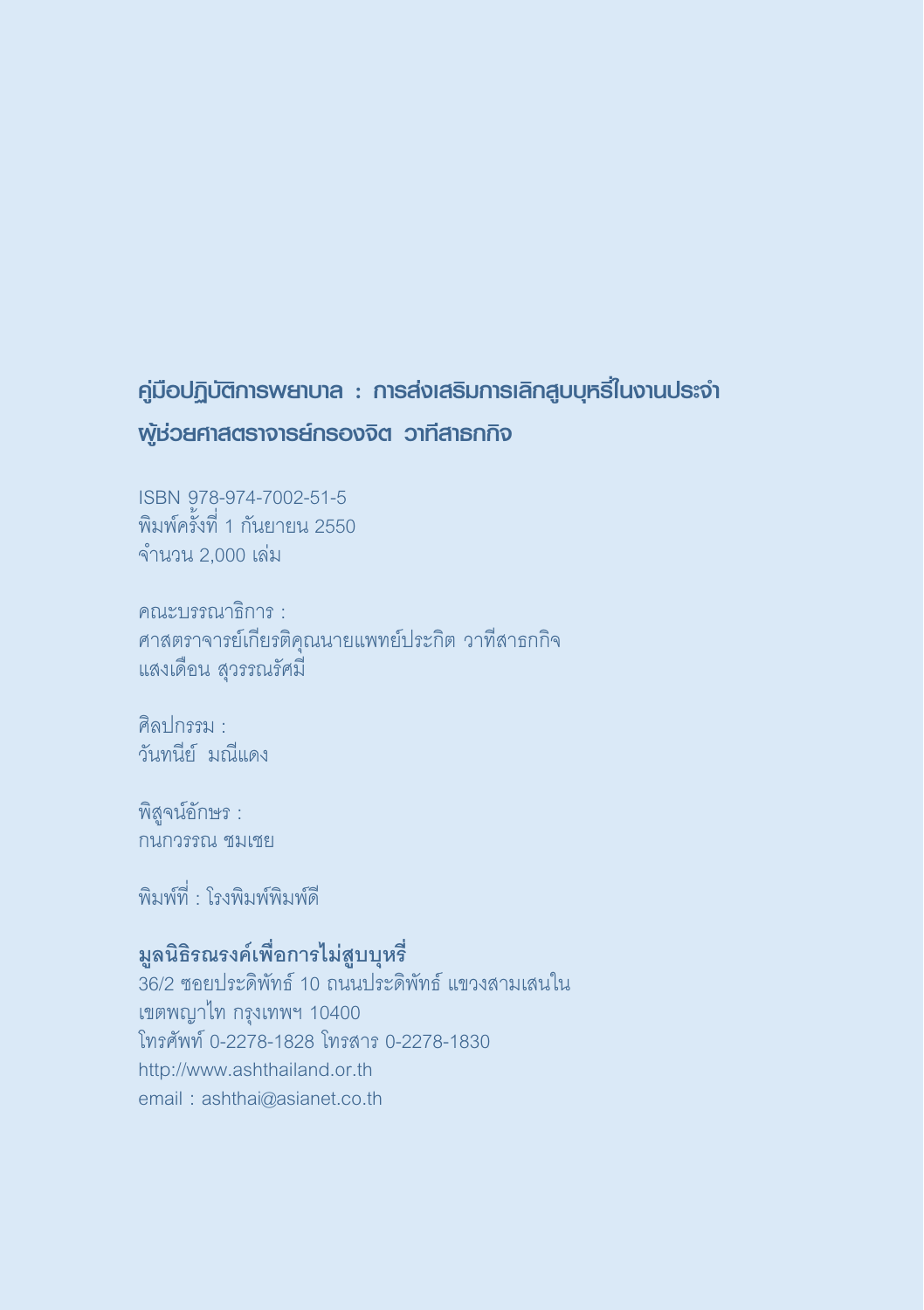้ คู่มือปฏิบัติการพยาบาลเรื่องการส่งเสริมการเลิกสูบบุหรี่ในง<mark>านป</mark>ระจำ ้เป็นส่วนหนึ่งของโครงการ "โรงพยาบาลปลอดบุหรี่ต้นแบบ" ของมูลนิธิรณรงค์ เพื่อการไม่สูบบุหรี่ ที่นำกฎหมายคุ้มครองสุขภาพผู้ไม่สูบบุหรี่ของประเทศไทย เป็นฐาน และจรรยาปฏิบัติสำหรับบุคลากรสาธารณสุขขององค์การอนามัยโลก ข้อที่ 5 "ซักประวัติการบริโภคยาสูบ และการได้รับควันบุหรี่มือสอง และ แนะนำวิธีเลิกสูบโดยสอดแทรกเข้าอยู่ในงานประจำ" มาเป็นวัตถุประสงค์หนึ่ง

ของโครงการ โดยใช้หลัก 5'A (ถนนประชาธิปไตย) เป็นแนวทางปฏิบัติ คู่มือนี้เป็นเพียงแนวทางพื้นฐานลำหรับพยาบาลในการส่งเสริมการเลิก สูบบุหรี่ในงานประจำเท่านั้น การนำไปปฏิบัติจริงต้องมีความยืดหยุ่น และปรับ ้เปลี่ยนไปตามลักษณะและสภาพแวดล้อมของผู้สูบบุหรี่/ครอบครัว ให้เหมาะ สมกับความต้องการของแต่ละคน

> (กรคงจิต วาที่สาธกกิจ) ้ผ้รับผิดชอบโครงการโรงพยาบาลปลอดบหรี่ต้นแบบ มลนิธิรณรงค์เพื่อการไม่สบบหรี่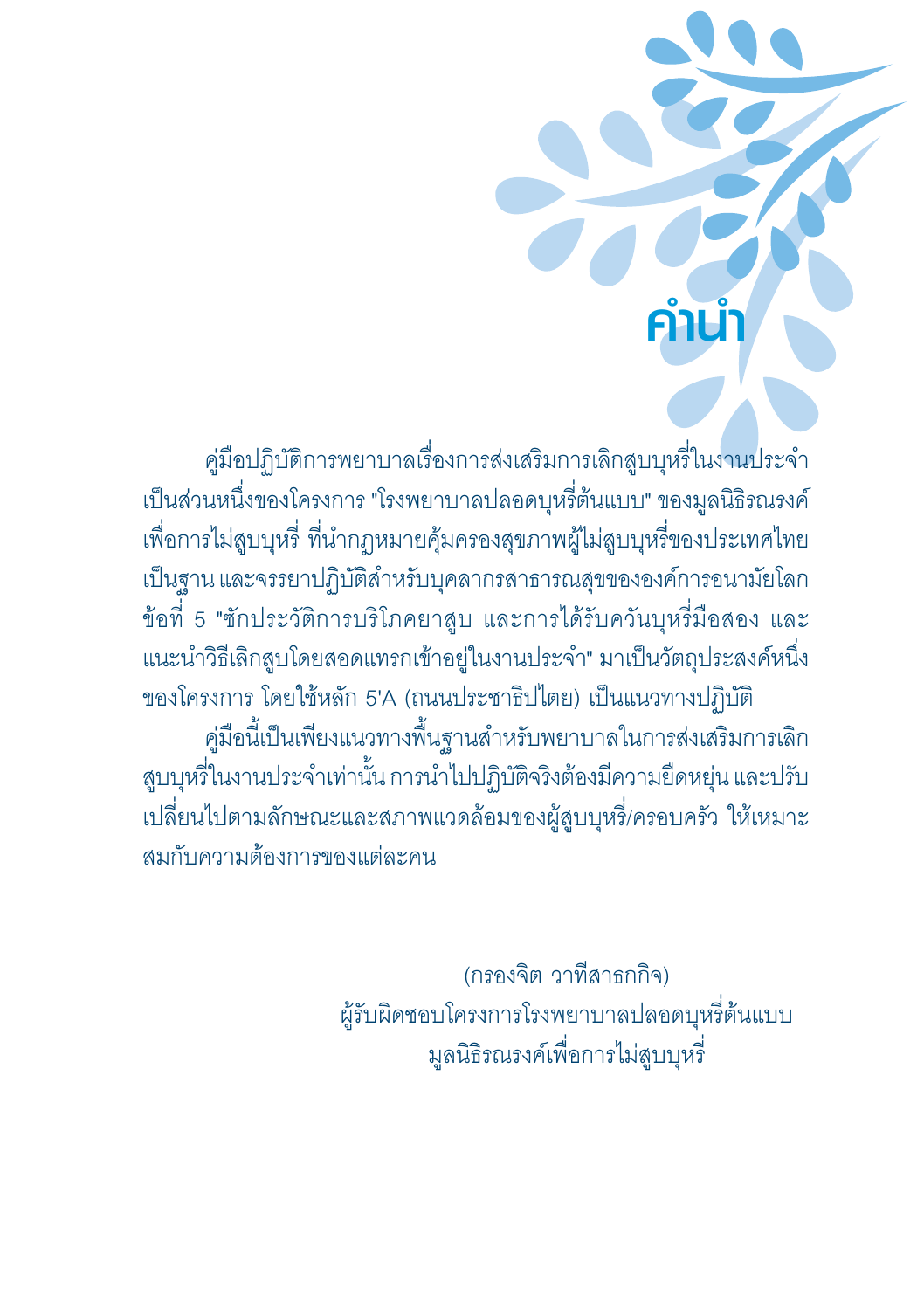### สารบาญ

| คำนำ                                           |    |
|------------------------------------------------|----|
| แนวทางปฏิบัติที่แนะนำ                          |    |
| วัตถุประสงค์และขอบเขตของคู่มือ                 |    |
| กิตติกรรมประกาศ                                |    |
| แนวทางปฏิบัติข้อ 1                             | 9  |
| แนวทางปฏิบัติข้อ 2                             | 15 |
| แนวทางปฏิบัติข้อ 3                             | 19 |
| แนวทางปฏิบัติข้อ 4                             | 21 |
| แนวทางปฏิบัติข้อ 5                             | 23 |
| แนวทางปฏิบัติข้อ 6                             | 25 |
| ิภาคผนวก 1                                     | 27 |
| - โครงร่างแนวทางปฏิบัติ                        |    |
| ุภาคผนวก 2                                     | 31 |
| - ระยะความต้องการเลิกสูบบุหรี่                 |    |
| ภาคผนวก 3                                      | 37 |
| - การติดตามผล                                  |    |
| ุภาคผนวก 4                                     | 39 |
| - หลักและวิธีปรับเปลี่ยนพฤติกรรมเพื่อเลิกบหรี่ |    |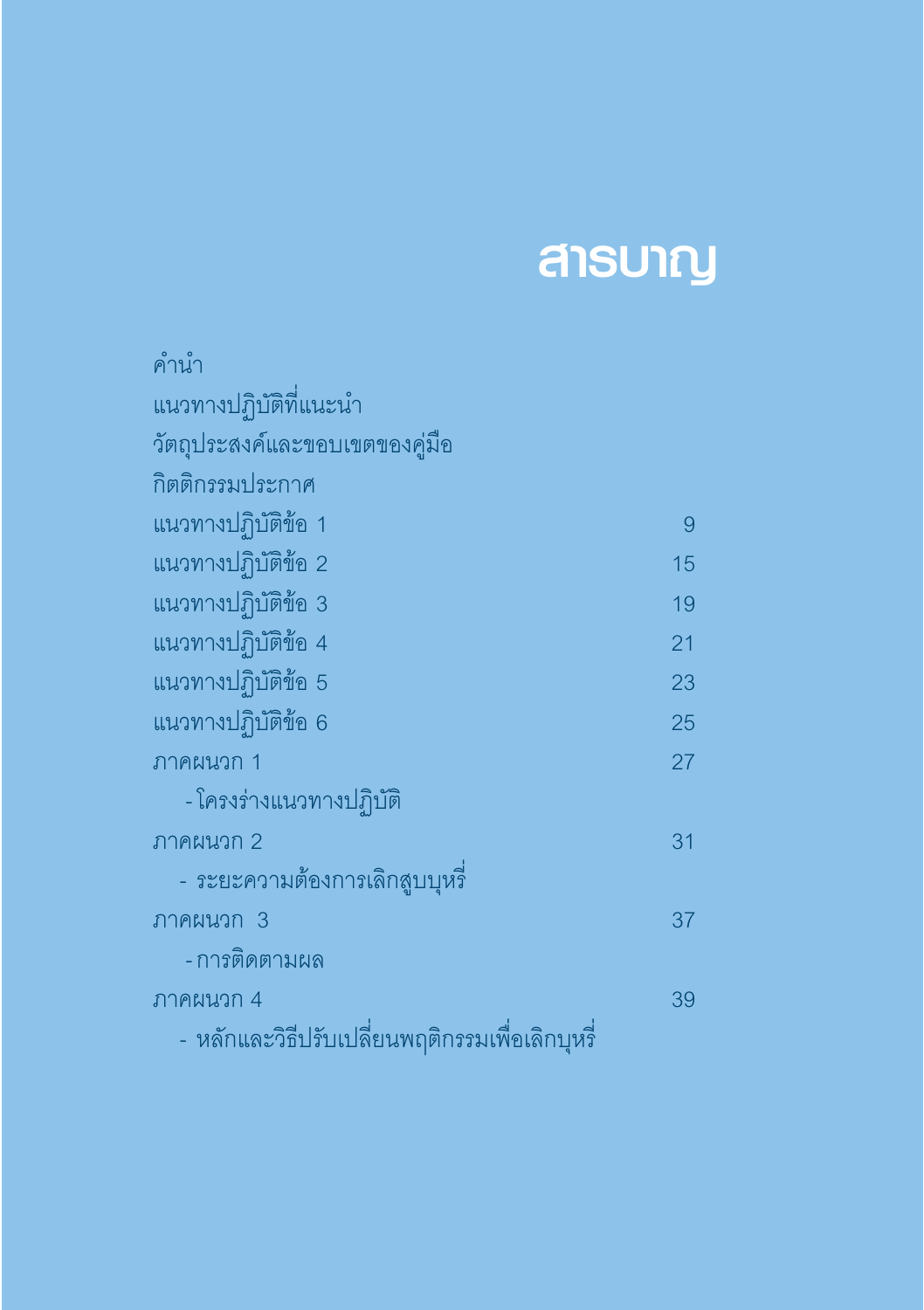### **แนวทางปฏิบัติที่แนะนำ**

1. พยาบาลทุกคน หรือพยาบาลที่ได้รับมอบหมาย <mark>ณ จุดให้บริ</mark>การ ้ต่าง ๆ ถามประวัติ (Ask) การบริโภคยาสูบของผู้รับบริการทุกคน และแนะนำให้ เลิก (Advise) โดยแนะนำวิธีเลิกสูบอย่างสั้นๆ แก่ผู้รับบริการที่สูบบุหรี่ทุกคน 2. พยาบาลให้คำปรึกษาเพื่อการเลิกสูบบุหรี่เชิงลึกแก่ผู้รับบริการ (ประเมินภาวะการสบบหรี่และการเสพติดบุหรี่ Assess, สร้างแรงจุงใจและ

แนะนำวิธีเลิกสบ Assist) เมื่อพยาบาลมีความรู้และประสบการณ์เพิ่มขึ้น ่ 3. พยาบาลควรตระหนักว่าผู้รับบริการที่ได้รับการปรึกษาเพื่อเลิกบุหรี่ ไปแล้วอาจกลับไปสูบอีกหลายครั้งกว่าจะเลิกได้สำเร็จ จึงต้องมีกระบวนการ ติดตาม (Arrange follow up) อย่างเป็นระบบตลอดระยะเวลาที่กำลังเลิกบหรี่ 4. พยาบาลควรทราบแหล่งช่วยเหลือให้เลิกบหรี่ที่มีอยู่ในโรงพยาบาล ้ ของตนเอง โรงพยาบาลอื่น หรือในชุมชน เพื่อการส่งต่อหรือติดตาม ตามสภาพ หรือความพร้อมของผู้รับบริการแต่ละคน

5. พยาบาลต้องมีความรู้เกี่ยวกับธรรมชาติของคนสูบบุหรี่กลุ่มต่างๆ ้เพศ วัย เชื้อชาติ ฐานะเศรษฐกิจ ว่ามีความแตกต่างกันในกระบวนการเลิกสบ ้บุหรี่ และสามารถดัดแปลงวิธีช่วยให้เลิกบุหรี่ให้สอดคล้องกับความต้องการ ของผู้รับบริการ

6. พยาบาลต้องกระตุ้นผู้รับบริการและญาติ ทั้งคนสูบและคนไม่สูบบุหรี่ ให้ทำบ้านเป็นเขตปลอดบุหรี่ เพื่อป้องกันเด็ก คนในครอบครัว และตัวผู้รับ บริการจากควันบุหรี่มือสอง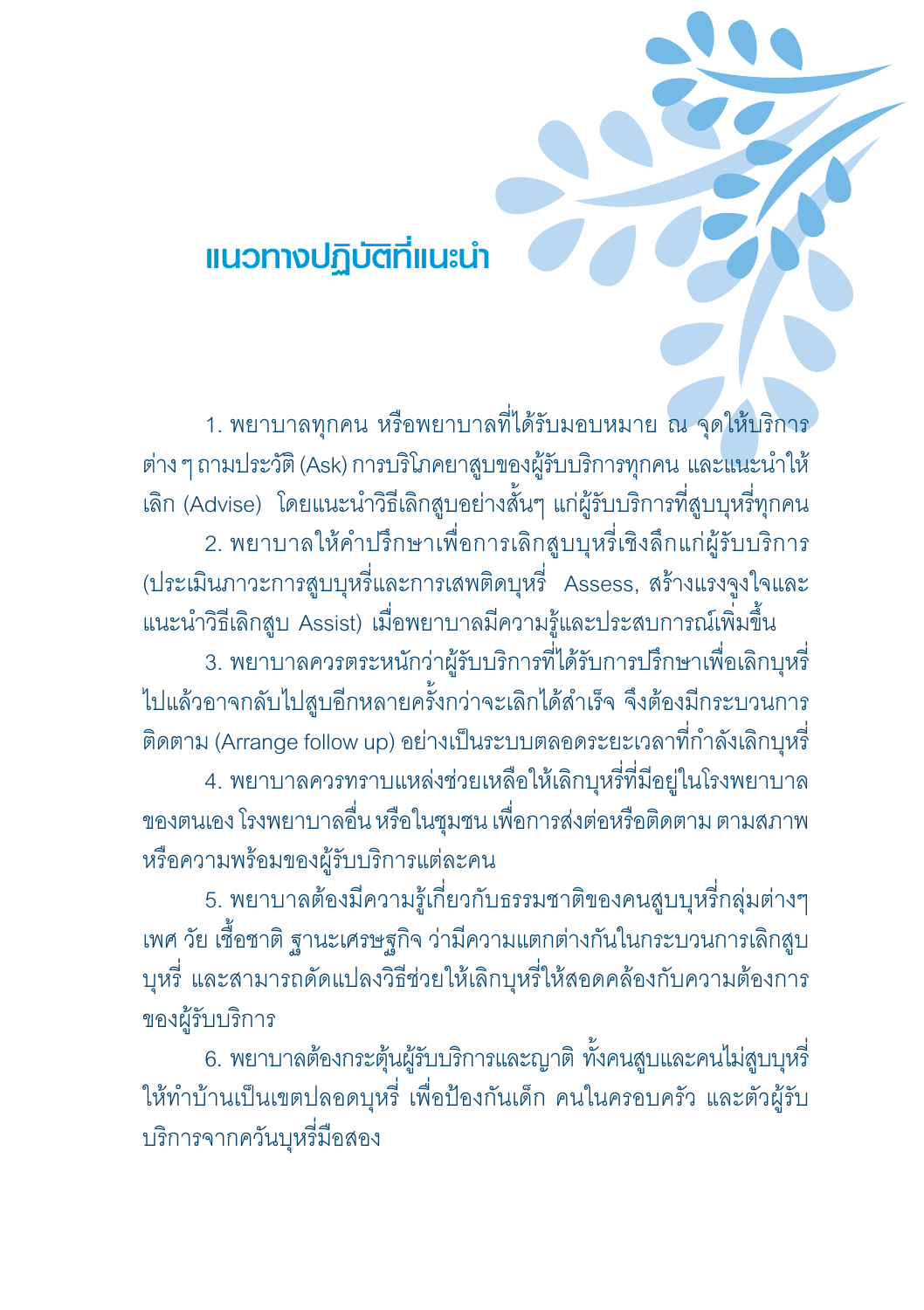### วัตถุประสงค์และขอบเขตของคู่มือ

้เพื่อเป็นแนวทางให้พยาบาลนำไปปฏิบัติในงานประจำ ในทุกหน่วยงาน ที่ปฏิบัติหน้าที่ ทั้งในโรงพยาบาล สถานบริการสุขภาพ และในชุมชน เน้น พฤติกรรมบำบัดเป็นสำคัญ และสามารถนำไปใช้ได้ทั้งการให้คำปรึกษาเป็น รายบุคคลและรายกลุ่ม

การส่งเสริมการเลิกสูบบุหรี่ทั้งในสถานบริการสุขภาพและในชุมชน มีความเชื่อมโยงเกี่ยวพันกับบุคลากรวิชาชีพสาธารณสุขอื่นๆ ด้วย คู่มือนี้อาจ เป็นแนวทางในการนำไปปรับใช้ในบริบทขอบเขตหน้าที่ความรับผิดชอบของ บุคลากรสาธารณสุขทุกวิชาชีพ

### ข้อตกลงเมืองต้ม

คำว่าเลิกสูบบุหรี่ในคู่มือนี้ ให้หมายความรวมถึงการเลิกบริโภคยาสูบ ทุกรูปแบบ เช่น บุหรี่ ยาเส้น ซิการ์ บุหรี่ไร้ควัน เป็นต้น การใช้คำถามหรือให้ คำแนะนำจะปรับไปตามลักษณะเฉพาะของการบริโภคยาสูบของผู้รับบริการ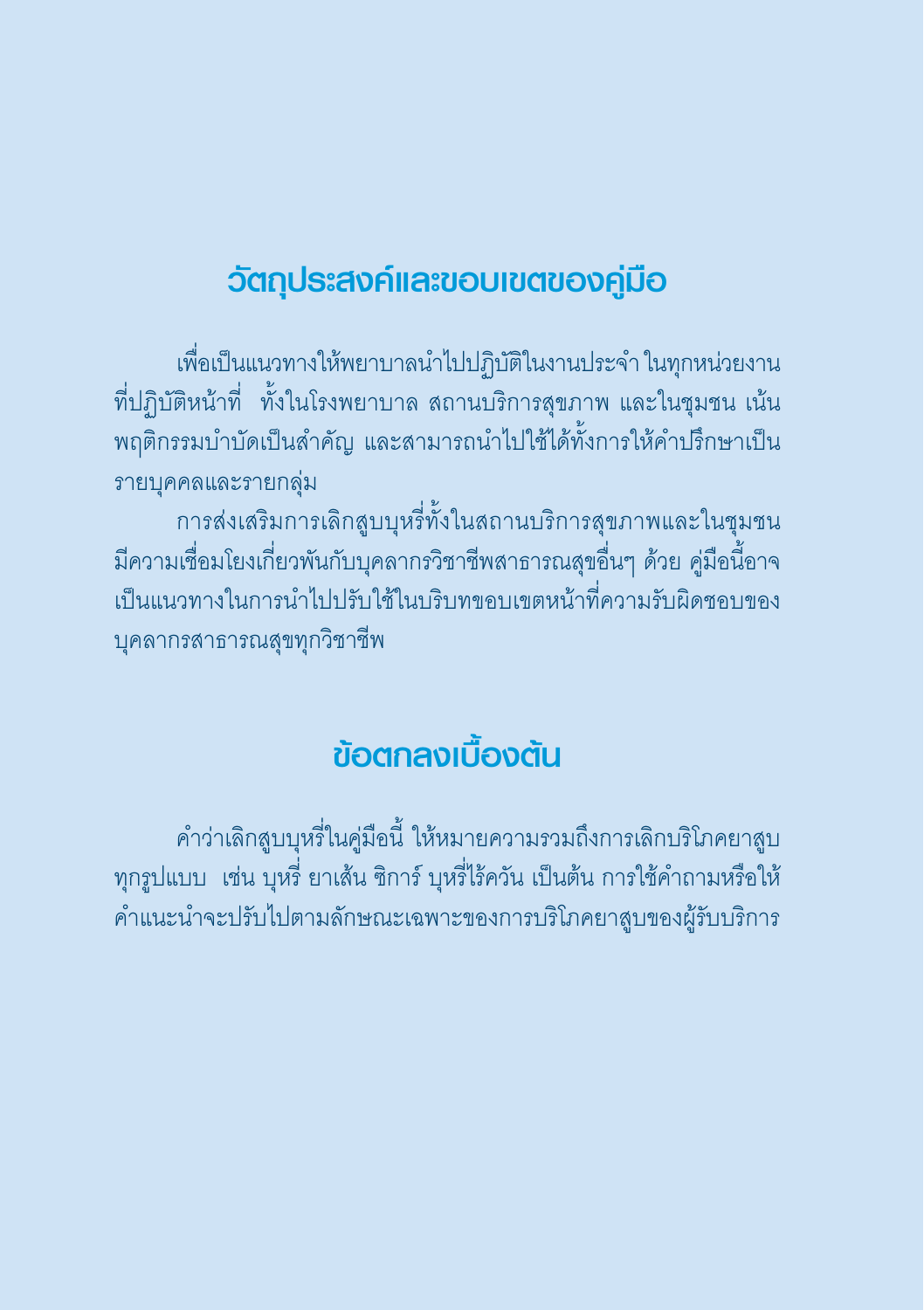### กิตติกรรมประกาศ

ขอขอบคุณ นางสาวบุษริน เพ็งบุญ พยาบาลโรงพยาบาลอินทร์บุรี ้จังหวัดสิงห์บุรี ที่แบ่งปันประสบการณ์การพูดคุยกับผู้รับบริการที่สูบบุหรี่ <u>นางญาณิศา ลิ้มรัตน์ นางวิมลรัตน์ ภัคดุรงค์ และนางสาวบุญธรรม</u> ้สุขจั่น พยาบาลวิชาชีพ โรงพยาบาลจุฬาลงกรณ์สภากาชาดไทย ที่ทบทวน ความเข้าใจของค่มือ

้ ศาสตราจารย์เกียรติคุณนายแพทย์ประกิต วาที่สาธกกิจ ที่ให้คำแนะ บำเชิงบโบทัศบ์

้นางสาวแสงเดือน สุวรรณรัศมี และเจ้าหน้าที่มูลนิธิรณรงค์เพื่อการ ไม่สูบบุหรี่ ที่ช่วยให้คู่มือนี้สำเร็จเป็นรูปเล่มสมบูรณ์

้ สำนักงานกองทุนสนับสนุนการสร้างเสริมสุขภาพที่ให้การสนับสนุน งบประมาณ

<u>ขอบคุณวิชาชีพการพยาบาลที่เป็นแรงบันดาลใจให้เริ่มงานนี้</u>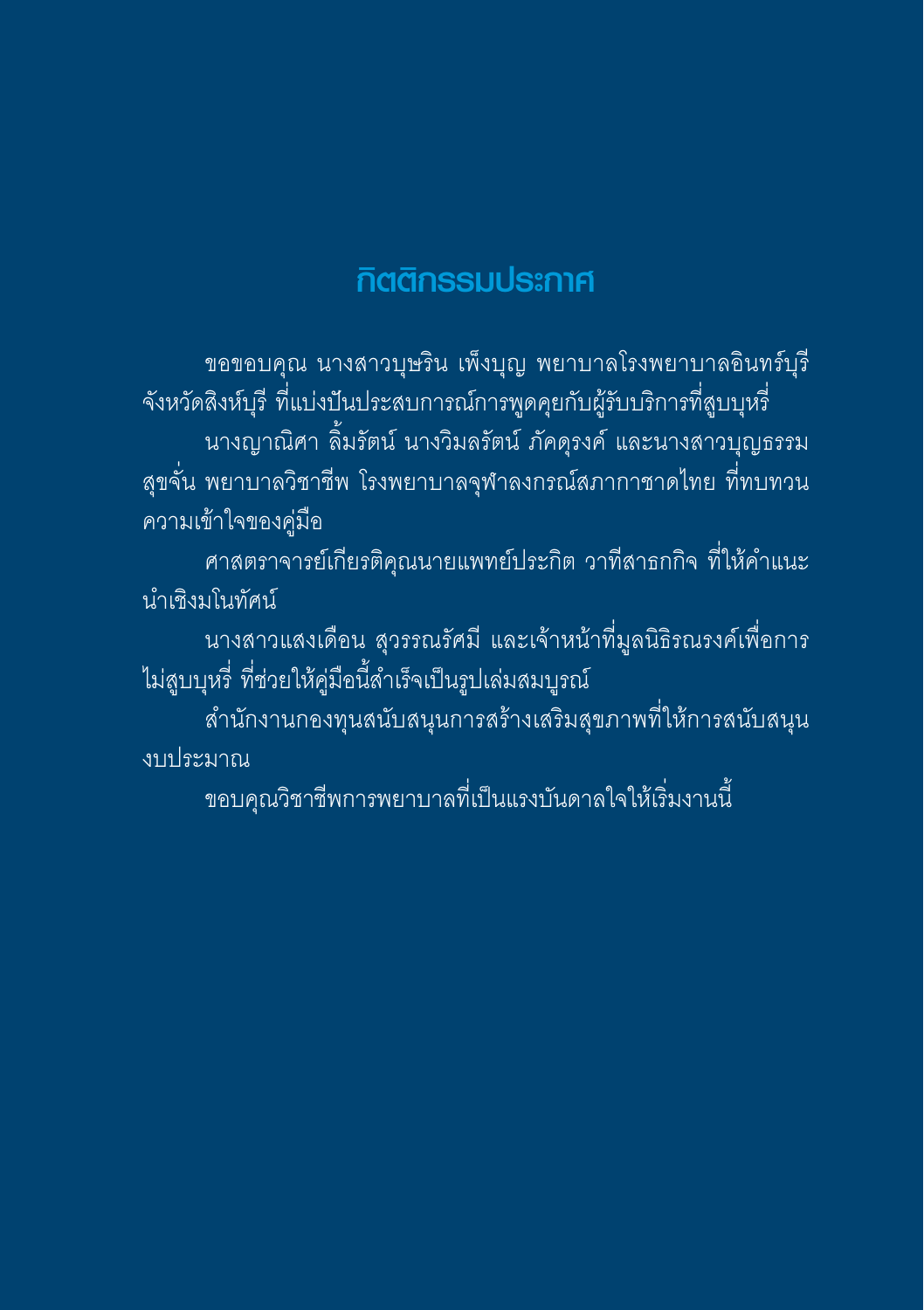#### 10 คู่มือปฏิบัติการพยาบาล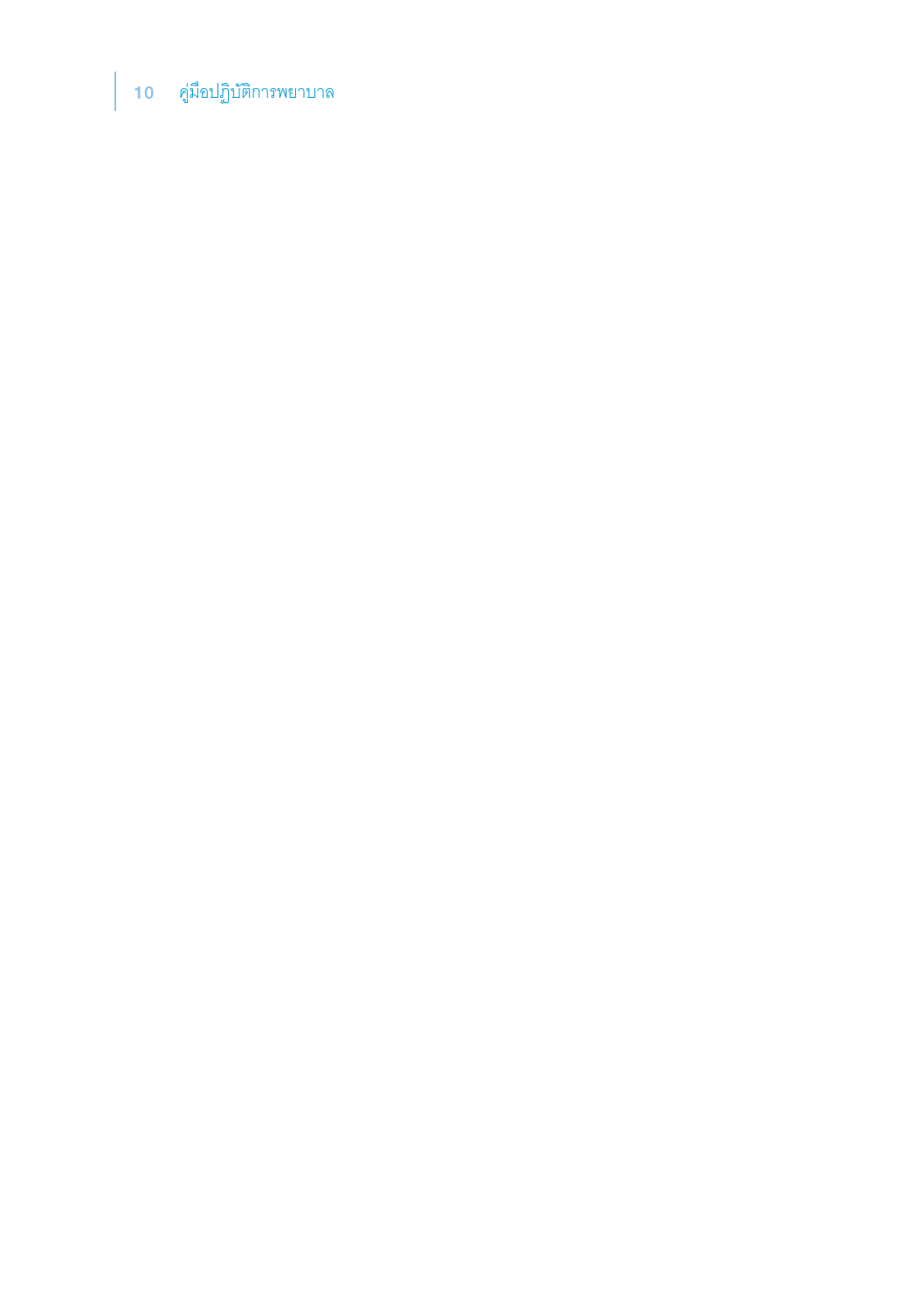

### **แนวทางปฏิบัติข้อ 1**

พยาบาลทุกคน หรือพยาบาลที่ได้รับมอบหมาย ณ จุดบธิการต่างๆ ถามประวัติ (Ask) การบริโภคยาสูบของ พู้รับบริการทุกคน แนะนำให้เลิก (Advise) และแนะนำ **แหล่งช่วยให้เลิกบุหรี่แก่พู้รับบริการที่สูบบุหรี่ทุกคน**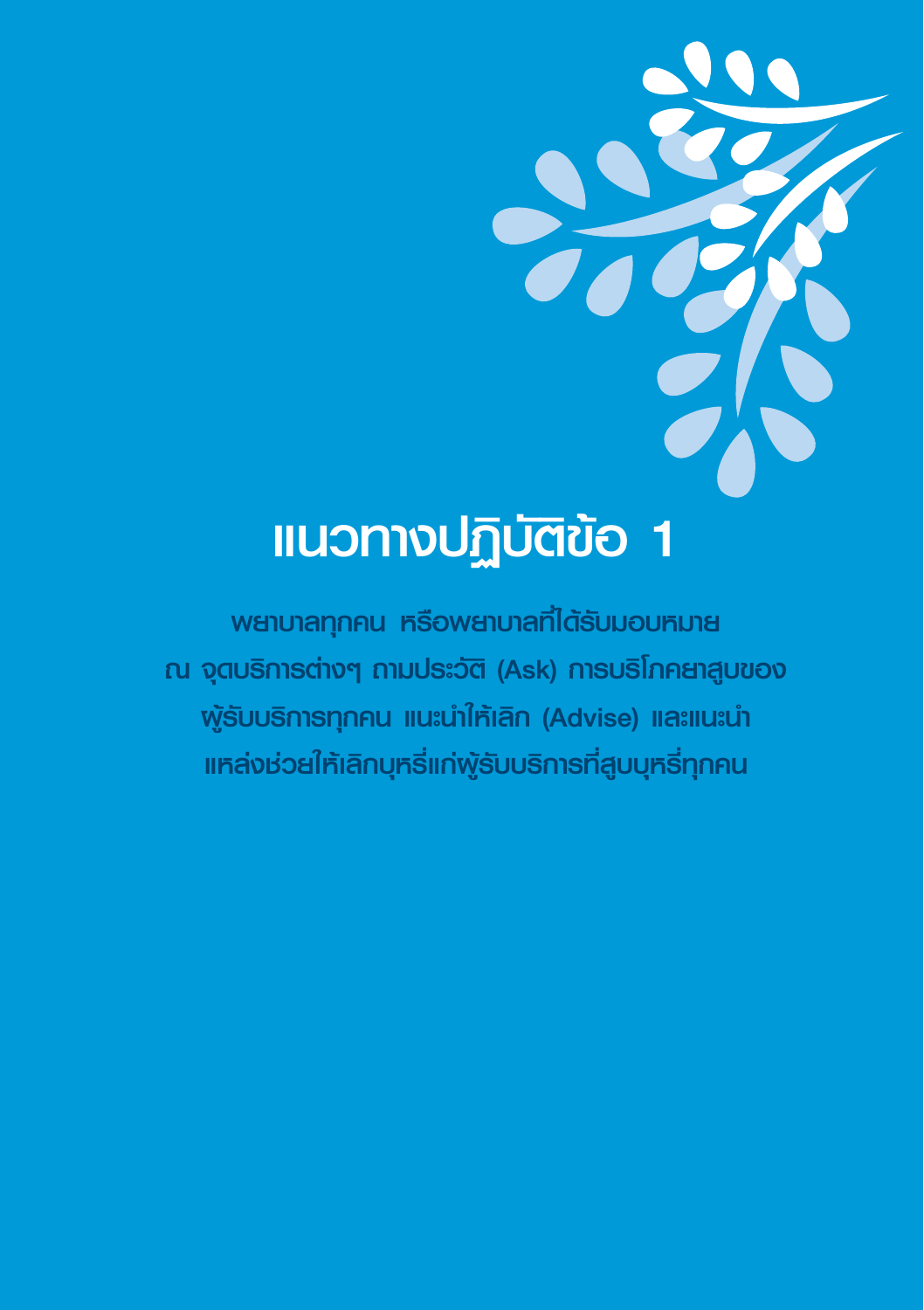wanunannคนต้องกามประวัติการสูบบุหรี่ (Ask = A1)

- คุณสูบบุหรี่หรือยาสูบชนิดอื่นๆ หรือเปล่า? หากคำตอบคือ "ไม่สูบ" หรือ "ไม่ได้ใช้ยาสูบรูปแบบอื่นๆ" พยาบาลชมเชย
- คณโชคดี
- ยินดีด้วย
- ดีใจด้วย

้พยาบาลอาจถามต่อตามบทบาทหน้าที่ของตน เช่น ที่แผนกผู้ป่วยนอก หน่วยกุมาร ฝากครรภ์ หรือหน่วยที่ตรวจผู้ป่วยโรคที่มีผลกระทบจากควันบุหรี่ มื่อสอง หรือแผนกผู้ป่วยในทุกประเภท

- มีคนในบ้านสูบไหม?
- มีเพื่อนสนิทหรือผู้ร่วมงานใกล้ชิดสูบไหม? ้หากคำตอบว่า ไม่มี พยาบาลแสดงความยินดี เช่นเดียวกับคำตอบว่า

### ไม่สบ

### หากคำตอบคือ เคยสูบแต่เลิกแล้ว

้พยาบาลถามระยะเวลาที่เลิกได้ "เลิกได้นานเท่าไรแล้ว" หากคำตอบว่าเลิกได้ในระยะเกิน 6 เดือนขึ้นไป พยาบาลชมเชย และประศับประคอง

- คุณมีความเข้มแข็งมากที่เลิกได้สำเร็จ คุณโชคดีที่เลิกบุหรี่ได้แล้ว
- ยินดีด้วย, ดีใจด้วย
- คะวาเผลคไปลคงคีก
- คย่างไระมาท คย่าคิดว่ามวนเดียวไม่เป็นไร หากคำตอบว่าเลิกได้ในระยะไม่เกิน 6 เดือน พยาบาลชมเชย ประดับประคอง ให้กำลังใจ
- คุณมีความเข้มแข็งมากที่เลิกนานเท่านี้แล้ว
- พยายามต่อ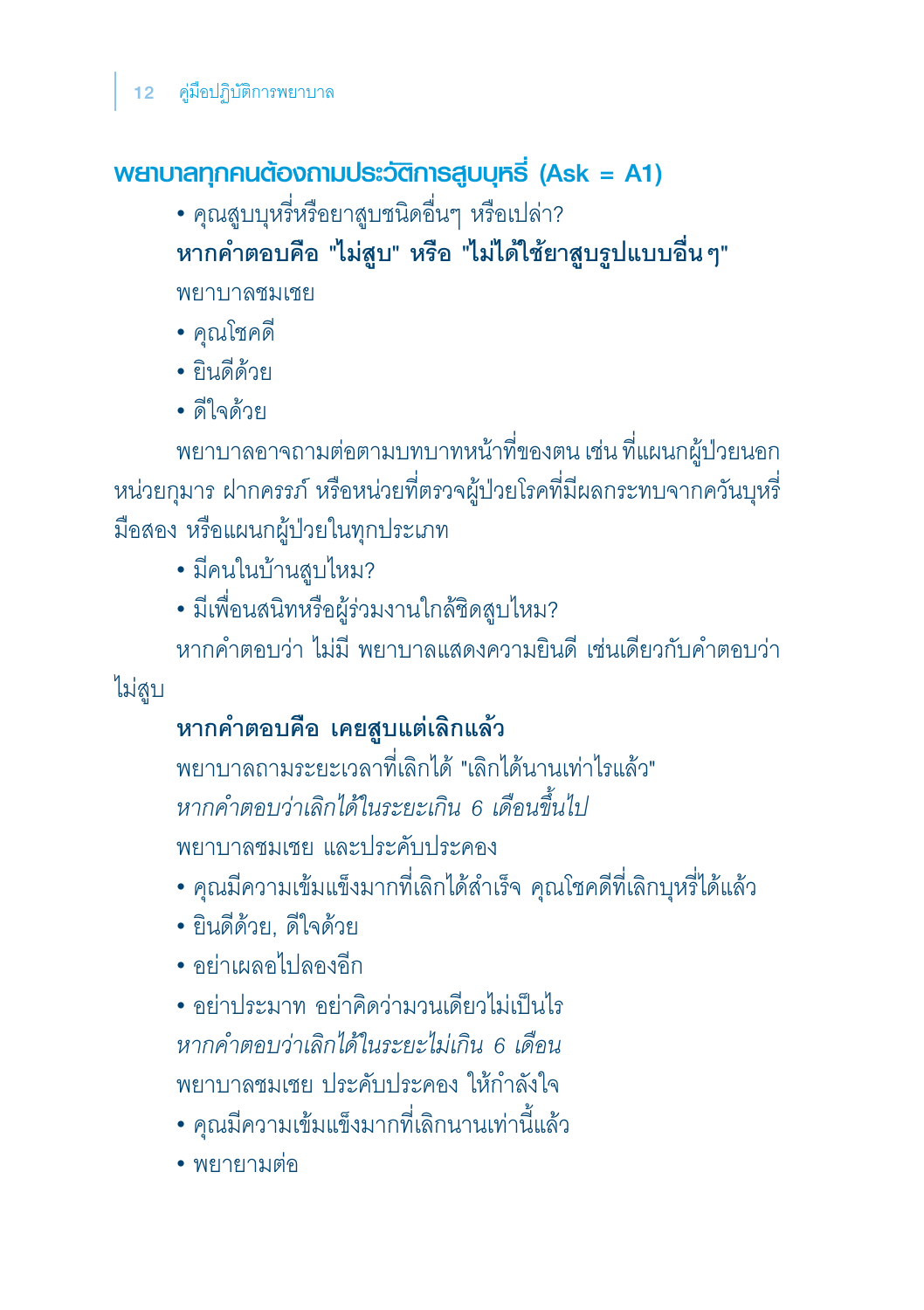• อย่ากลับไปสูบอีก หากคำตอบคือ สูบ พยาบาลให้คำแนะนำให้เลิกและส่งต่อ

### wanunanุกคนต้องแนะนำ (Advise = A2) ให้พู้ธับบริการที่สูบบุหรี่ <u>ทุกคนให้เลิกสูบบุหรี่</u>

เป็นการเน้นให้เห็นความสำคัญของการเลิกสูบบุหรี่ ซึ่งต้องเชื่อมโยงกับ ลักษณะที่แตกต่างของกลุ่มคนสูบบุหรี่

- อยากเลิกสูบไหม
- พยาบาลคิดว่าคุณควรเลิกสูบบุหรี่ เพราะควันบุหรี่เป็นสาเหตุที่ทำให้ ลูกของคุณเป็นหอบหืดบ่อยขึ้น (เชื่อมโยงผลของควันบุหรี่มือสอง ต่อลูก)
- พยาบาลขอแนะนำว่าคุณควรเลิกสูบบุหรี่เพราะบุหรี่มีผลกระทบต่อ การรักษาโรคเบาหวาน/ความดันโลหิตสูง/โรค......ของคุณ (เชื่อมโยง ผลของการสูบบุหรี่ต่อสุขภาพ)
- รีบเลิกเสียแต่ตอนนี้โอกาสเสี่ยงต่อการเป็นโรค.....ก็จะลดลง (เชื่อม โยงผลของการสูบบุหรี่กับความเสี่ยงต่อสุขภาพ)
- อายุยังไม่มาก สูบมาก็ไม่นาน โอกาสเลิกได้จะมาก รีบเลิกเสียก่อน จะติดมากกว่านี้ (เชื่อมโยงผลของการสูบบุหรี่ต่อการเสพติด)
- ปัจจุบันมีกฎหมายคุ้มครองสุขภาพของผู้ไม่สูบบุหรี่ ที่ทำงานส่วนใหญ่ ห้ามสูบบุหรี่แล้ว หาที่สูบยาก เลิกเสียเถอะ (เชื่อมโยงผลของควันบุหรี่ มื่อสองต่อสังคม)
- ที่ทำงานส่วนใหญ่มีนโยบายไม่รับคนสูบบุหรี่เข้าทำงาน รีบเลิกเถอะ/ ้ดีไหม ถ้ารอไปอีกอาจจะหางานยาก (เชื่อมโยงผลของการสูบบุหรี่ต่อ คนาคต)
- สูบบุหรี่แล้วแก่เร็วขึ้น ผิวพรรณหมอง ไม่ผ่องใสอย่างที่ควรจะเป็น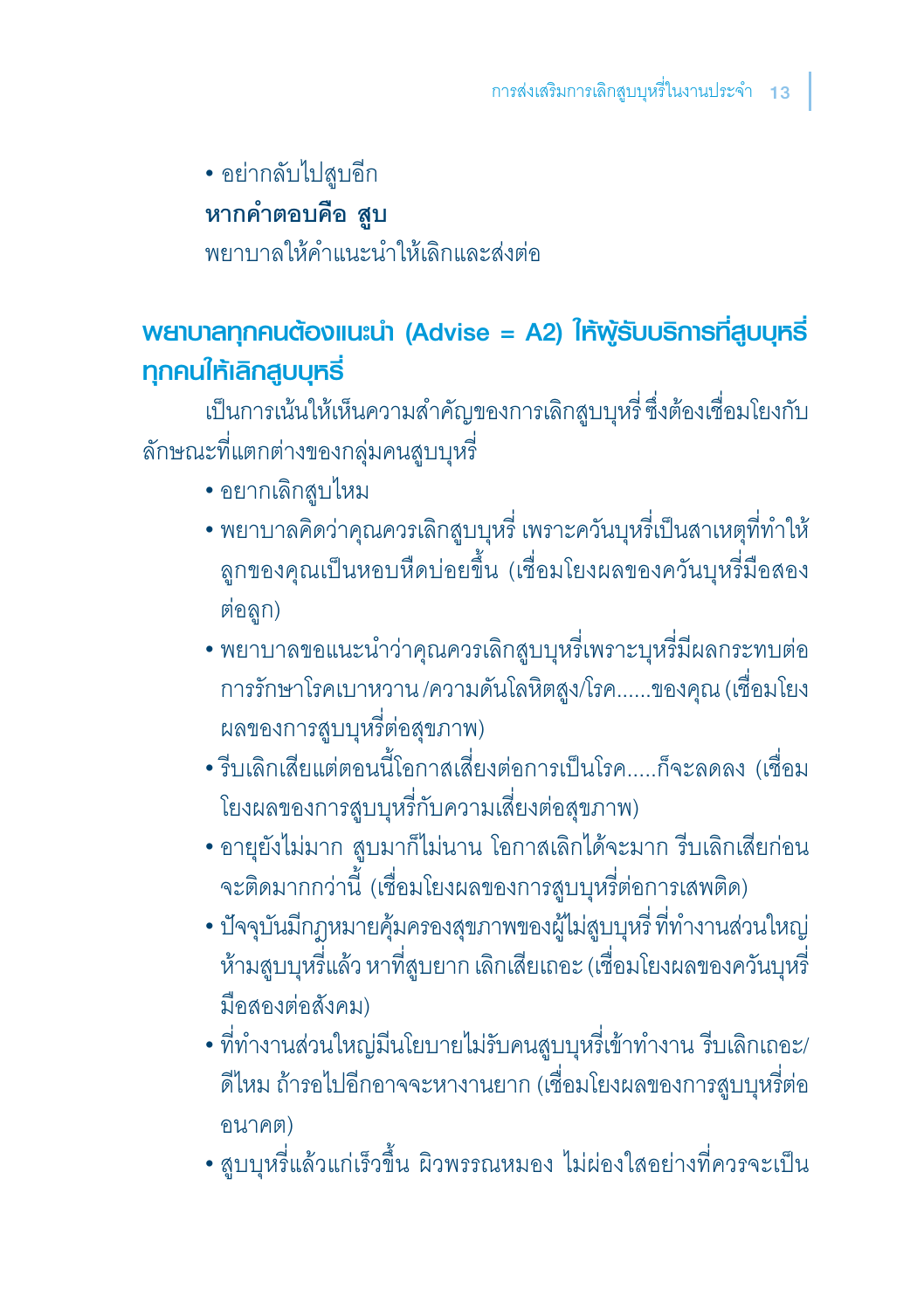้เลิกเถอะ คุณคิดอย่างไรกับการเลิกบุหรี่? (เชื่อมโยงผลการสูบบุหรี่ ต่คภาพลักษณ์โ

- คุณใช้เงินกับการสูบบุหรี่วันละเท่าไร ลองคิดเป็นเดือน เป็นปี เสียเงิน ้นับพัน นับหมื่น น่าเสียดาย หากเลิกสูบได้ก็จะมีเงินที่จะนำไปใช้ ประโยชน์ในชีวิตด้านอื่นได้มากขึ้น ที่สำคัญคือไม่เสียทั้งเงินและ ้ สุขภาพ (เชื่อมโยงผลของการสูบบุหรี่ต่อเศรษฐกิจ)
- ไหนๆ คุณก็ต้องรักษาตัวในโรงพยาบาล ถือโอกาสนี้เลิกบุหรี่เลยดีไหม เพราะโรงพยาบาลเป็นเขตปลอดบุหรี่ ไม่อนุญาตให้สูบทุกที่ในบริเวณ โรงพยาบาล (เชื่อมโยงผลของควันบุหรี่มือสองต่อสังคม)
- ช่วงนี้เป็นวันสำคัญ (ระบุ) เลิกบุหรี่เลยดีไหม (เชื่อมโยงกับวันสำคัญ ที่จะเป็นจุดเริ่มต้นให้เลิก)

### ตัวอย่างการแนะนำให้เลิก (Advise = A2) ที่เชื่อมโยงกับหน่วยงาน บางหน่วย

- ลูกของคุณจะเกิดในไม่อีกกี่เดือน เลิกบุหรี่เถอะ เป็นของขวัญให้ ลูก เมีย (ฝากครรภ์)
- ถ้าคุณเลิกบุหรี่ได้จะดีต่อลูกของคุณในอนาคต ทั้งด้านสุขภาพ การ เลียนแบบพ่อ และเรื่องเศรษฐกิจ คุณสามารถเก็บเงินค่าบุหรี่ไว้ให้ลูก ได้เลย (ฝากครรภ์ หลังคลอด กุมาร ฯลฯ)
- คุณ...คนไม่สูบบุหรี่เขาฟื้นกลับกันไปนานแล้ว (ห้องหลังผ่าตัด)
- การสูบบุหรี่ทำให้แผลหายช้ากว่าที่ควรจะเป็น พยาบาลแนะนำให้คุณ เลิกบุหรี่ให้ได้ (แผนกศัลยกรรม)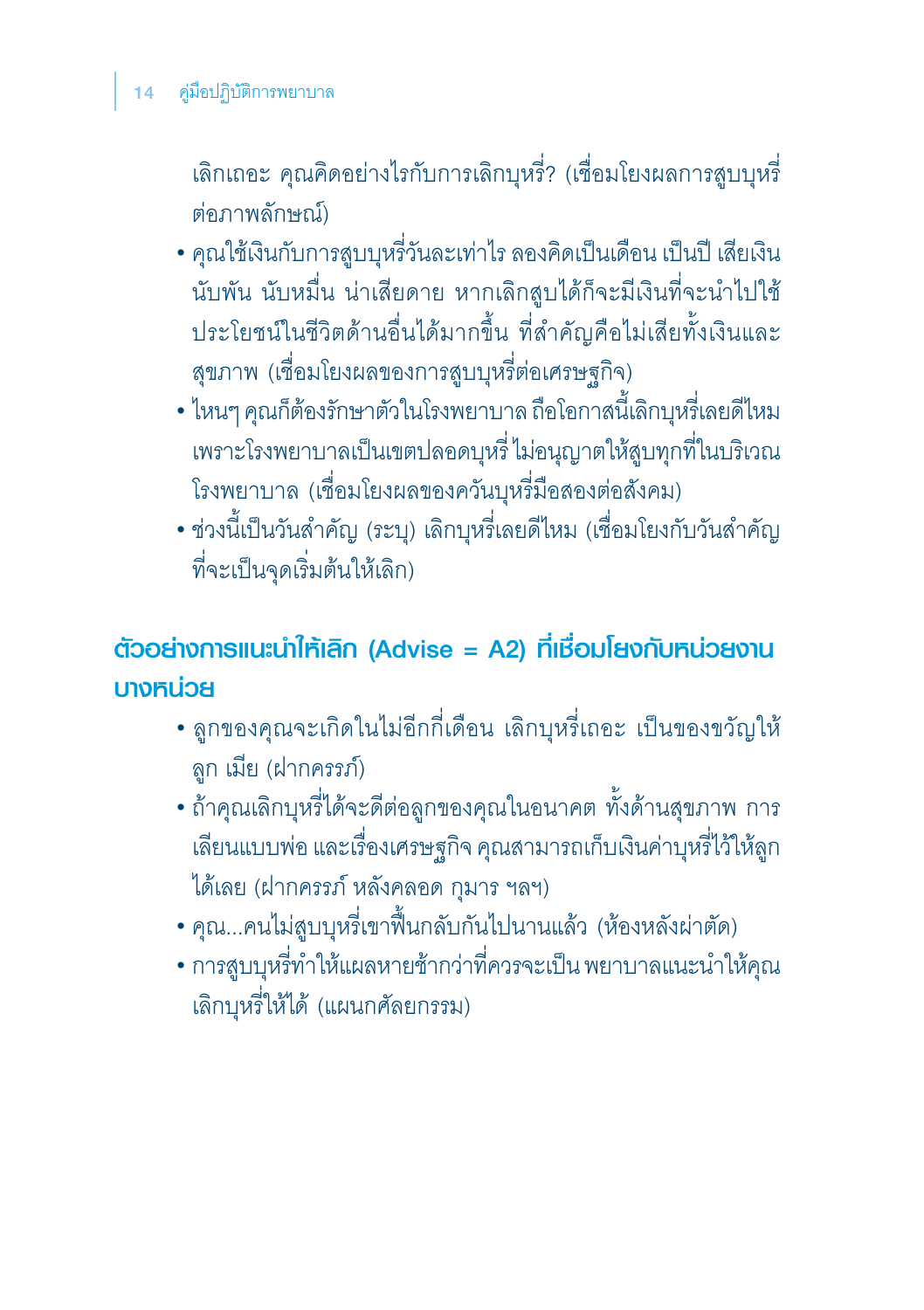### พยาบาลทุกคนต้องแนะนำแหล่งช่วยให้เลิกบุหรี่แก่พู้รับบริการที่สูบ บ<sub>ุ</sub>หรี่ทุกคน (Assist = A4)

โดยแนะนำแหล่งช่วยเหลือที่มี ทั้งในโรงพยาบาลและในชมชน

- ถ้าอยากเลิกสูบบุหรี่พยาบาลแนะนำ ...
- คลินิกเลิกบุหรี่ ในโรงพยาบาล/คลินิกในชุมชน เช่น สถานีอนามัย หรือคลินิกแพทย์ เป็นต้น
- ร้านขายยาที่มีเภสัชกรประจำ
- แผ่นพับวิธีเลิกสูบบุหรี่ด้วยตนเอง
- 1600 ควิทไลน์สายปลอดบุหรี่ของมูลนิธิรณรงค์เพื่อการไม่สูบบุหรี่

### $n$ sc $\overline{a}$ canu (Arrange = A5)

้หากเป็นการทำงานในโรงพยาบาลที่เป็นระบบ หน่วยงานรับผิดชอบใน การติดตามคือคลินิกเลิกบุหรี่หรือหน่วยงานให้คำปรึกษาเพื่อเลิกบุหรี่

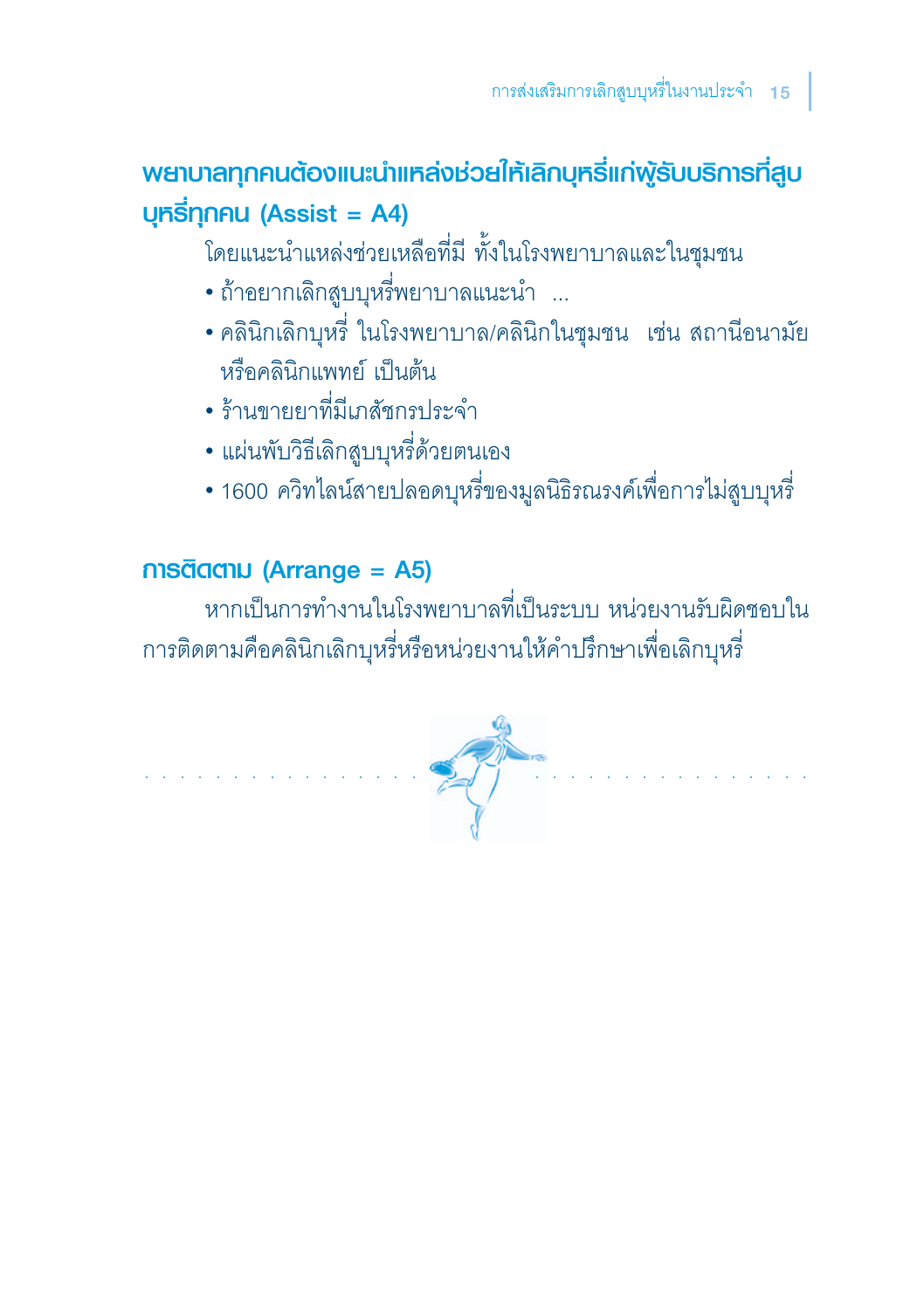#### 16 คู่มือปฏิบัติการพยาบาล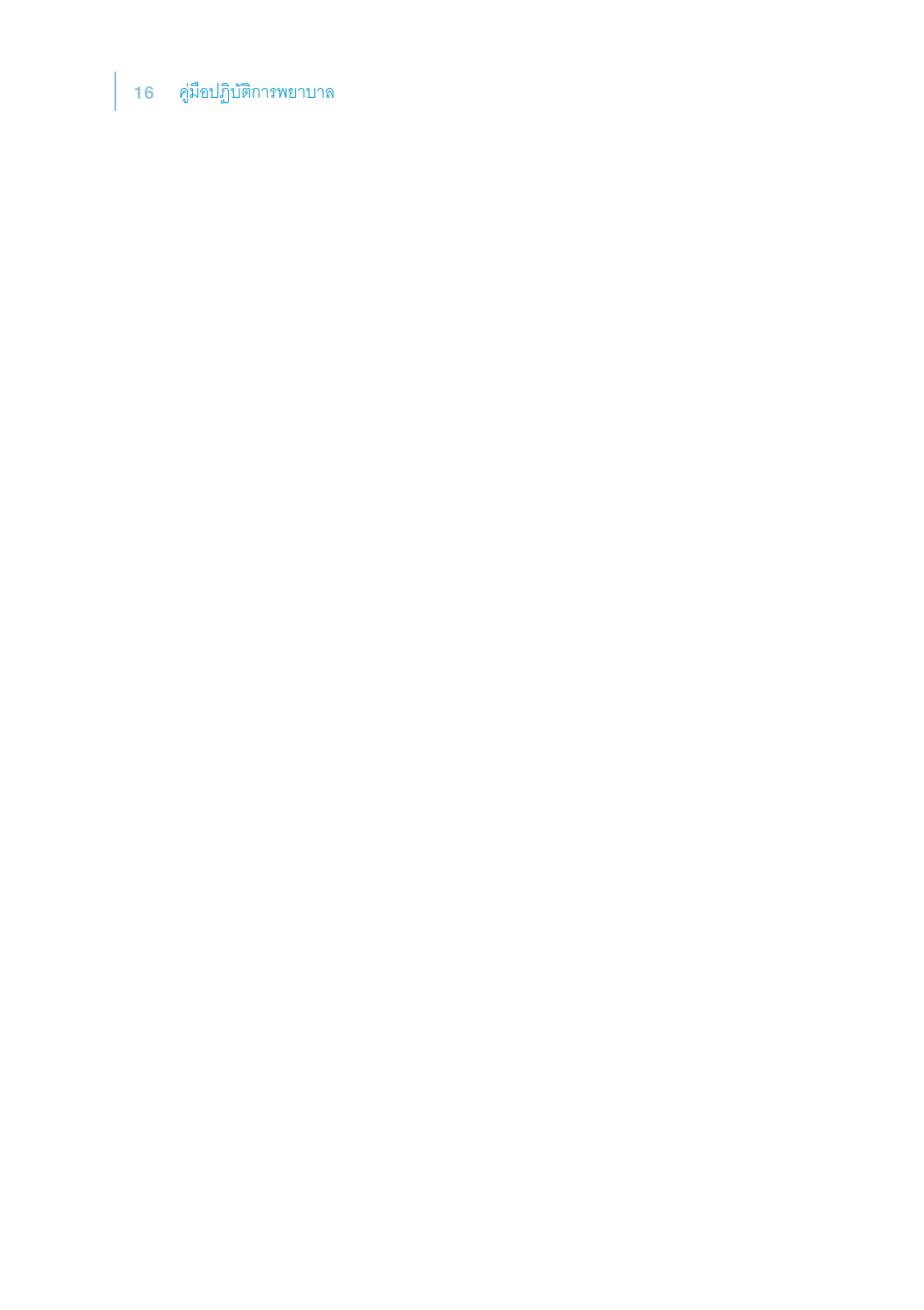

### **แนวทางปฏิบัติข้อ 2**

พยาบาลให้คำปรึกษาเพื่อการเลิกสูบบุหรี่เชิงลึกแก่พู้รับบริการ (ประเมินกาวะการสูบบุหรี่และการเสพติดบุหรี่ Assess, สร้างแรงจูงใจและแนะนำวิธีเลิกสูบ Assist) เมื่อพยาบาลมี ความรู้และประสบการณ์เพิ่มขึ้น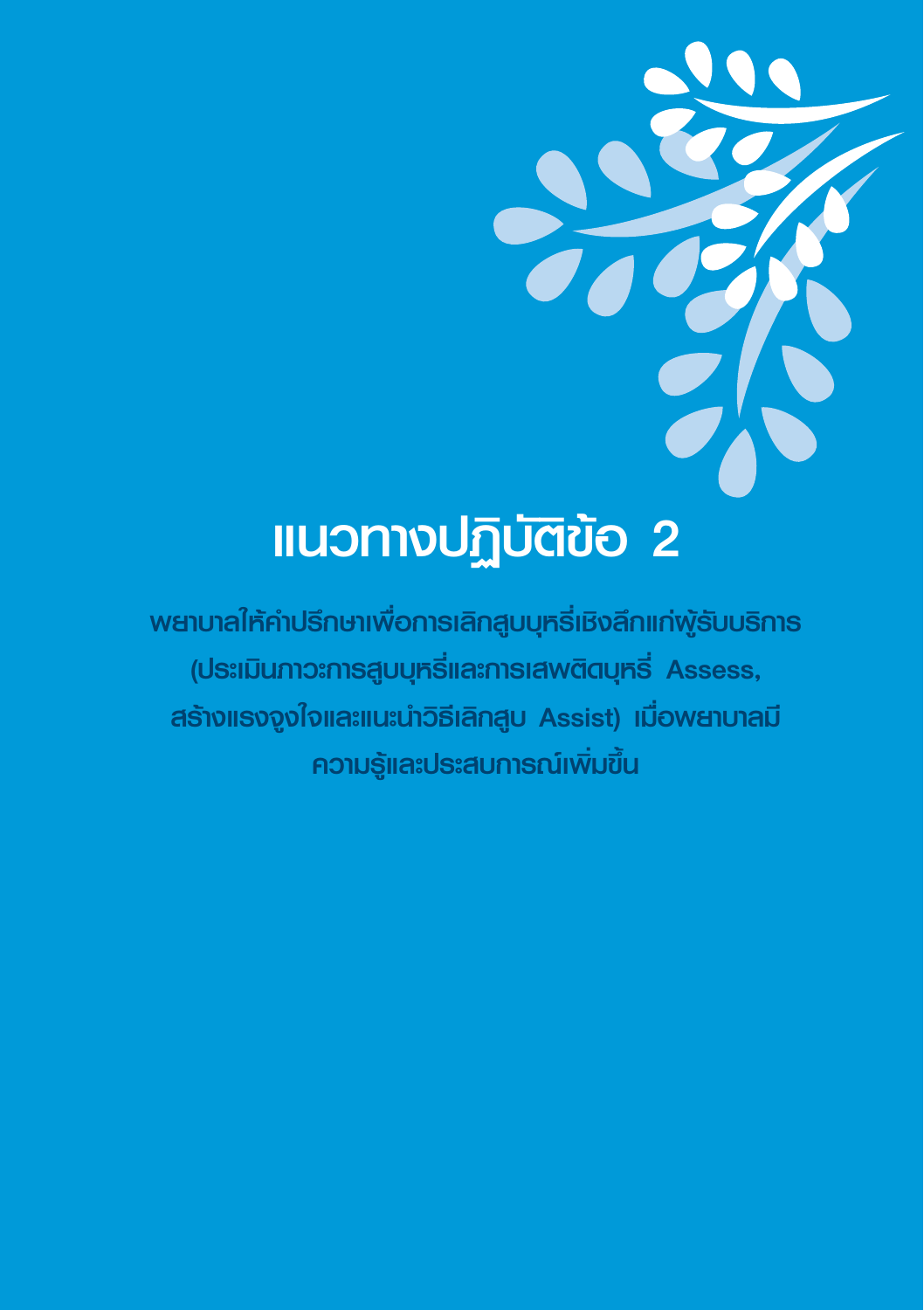### wanunaต้อง กามประวัติการสูบบุหรี่ (Ask = A1) และประเมิน ความพร้อมในการเลิกสบ

การตั้งคำถามและการตอบสนองเช่นเดียวกับแนวปฏิบัติที่ 1 ้เพิ่มคำถามเพื่อประเมินความพร้อมในการเลิกบหรี่สำหรับคนที่ ตอบว่าสูบ

- คิดอย่างไรกับการสบบหรี่?
- อยากเลิกสบหรือไม่?

### wanบาลต้องแนะนำ (Advise = A2) ให้พู้รับบริการที่สูบบุหรี่ทุกคนให้เลิกสูบบุหรี่

การแนะนำและการตั้งคำถามเช่นเดียวกับแนวปฏิบัติที่ 1

พยาบาลต้องประเมินพู้รับบริการที่สูบบุหรี่ทุกคน ในเรื่อง ประวัติ การสูบบุหิรี่ การเสพติดบุหิรี่ สภาพแวดล้อมที่อาจเป็นอุปสรรค ในการเลิกบุหรี่ (Assess = A3) และช่วยให้พู้รับบริการที่สูบบุหรี่ เลิกสูบบุหรี่ (Assist = A4)

ให้คำแนะนำวิธีเลิกสบบหรี่ (A4) ให้สอดคล้องกับการซักประวัติและ 1 ระเมิน (A3)

สาระสำคัญในแบบบันทึกประวัติที่ต้องมี

- สบวันละกี่มวน
- สูบมานานกี่ปี/เริ่มสูบอายุเท่าใด
- เคยพยายามเลิกมาแล้วกี่ครั้ง และแรงจูงใจที่ทำให้เลิก
- เลิกโดยวิธีใด (หักดิบ ค่อยๆ ลด ใช้ยาหรือสมุนไพรหรืออื่นๆ )
- เลิกได้นานเท่าใด เลิกครั้งสุดท้ายเมื่อไร
- คาการที่เกิดขึ้นในระยะที่กำลังเลิก และวิธีแก้ไข
- เพราะอะไรจึงกลับมาสูบอีก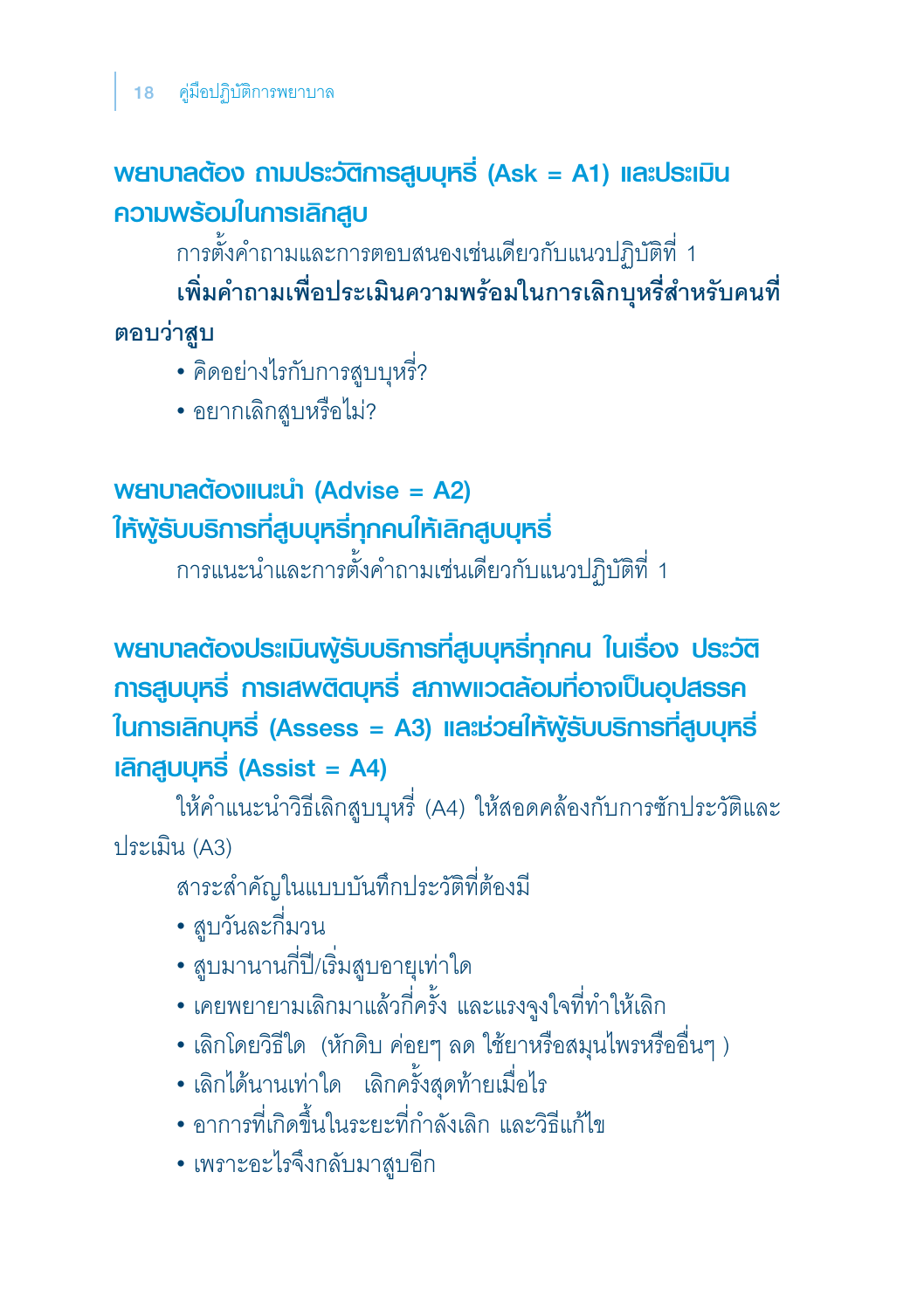- สูบเวลาใดบ้าง
- อายุ เพศ ลักษณะงาน โรคประจำตัว ยาประจำตัว
- พฤติกรรมการดื่มกาแฟ แอลกอฮอล์
- ประวัติสูบบุหรี่ของคนในบ้านเดียวกัน เพื่อนสนิท และผู้ร่วมงาน
- ประเมินการติดนิโคติน (แล้วแต่หน่วยงานนั้นๆ จะเลือกใช้วิธีประเมิน Fagerstrom Test for Nicotine Dependence (FTND) หรือ CAGE 2/4)
- แรงจูงใจที่จะเลิกวันนี้คืออะไร
- กำหนดวันเลิกเมื่อไร
- ยินยอมให้ติดตามให้กำลังใจต่อหรือไม่
- กำหนดระยะเวลาและจำนวนครั้งในการติดตาม และผลที่ได้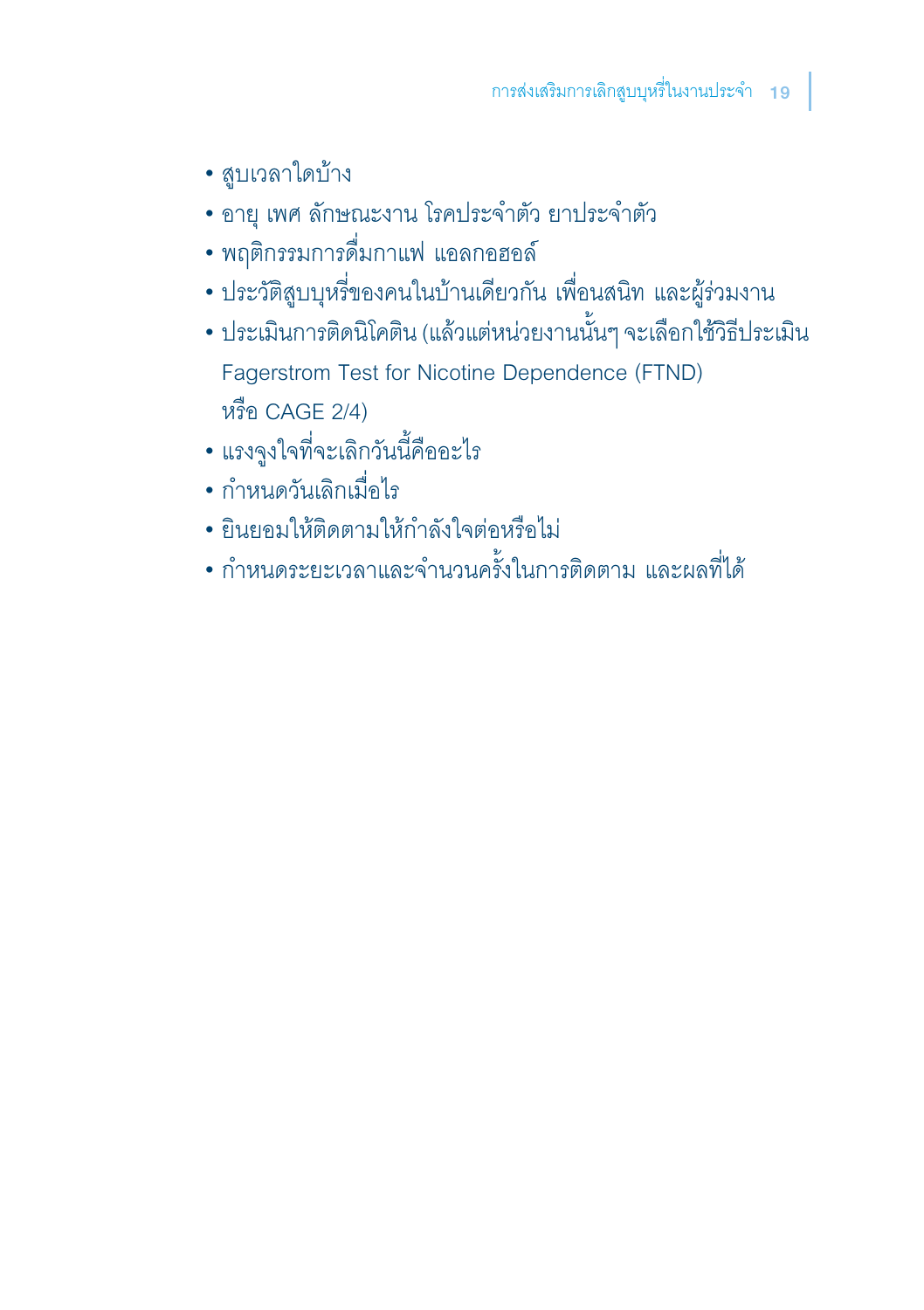### ข้อมูลที่อาจเพิ่มเติมคือ (A4)

- เหตุใดจึงสูบ
- เคยขอคำปรึกษาวิธีเลิกจากที่ใด (ไม่เคย หรือปฏิบัติตามเอกสารคู่มือ หรือขอคำปรึกษาจากผู้เชี่ยวชาญ)
- คนใกล้ชิดหรือคนในครอบครัวที่จะเป็นกำลังใจในการเลิก
- ประเมินระยะต้องการเลิก โดย Stage of Change Model
- การเสนอแนะวิธีเลิกสูบบุหรี่
- ใช้ประสบการณ์เดิมของผู้รับบริการเป็นฐานในการให้คำปรึกษา ้ทั้งการสร้างแรงจูงใจ และการบรรเทาอาการขาดนิโคติน
- เสนคแนะทางเลือกในการบรรเทาอาการ
- ให้ข้อมูลเสริมแรงจูงใจผลดีของการเลิกบุหรี่
- ให้ข้อมูลเรื่องยาและตัวช่วยอื่นๆ ในการบรรเทาอาการขาดนิโคติน อย่างคร่าวๆ และส่งต่อผู้เชี่ยวชาญในเรื่องนั้นๆ หรือปรึกษาแพทย์ หรือเภสัชกร (ในกรณีที่ผู้รับบริการต้องการ)
- รูปแบบการช่วยให้เลิกมีหลายวิธีคือ ให้เอกสารคู่มือวิธีเลิกบุหรี่ ให้ คำปริกษาเป็นรายบุคคล ให้คำปริกษาเป็นรายกลุ่ม กระบวนการกลุ่ม เพื่อเลิกบุหรี่ Self -help group support

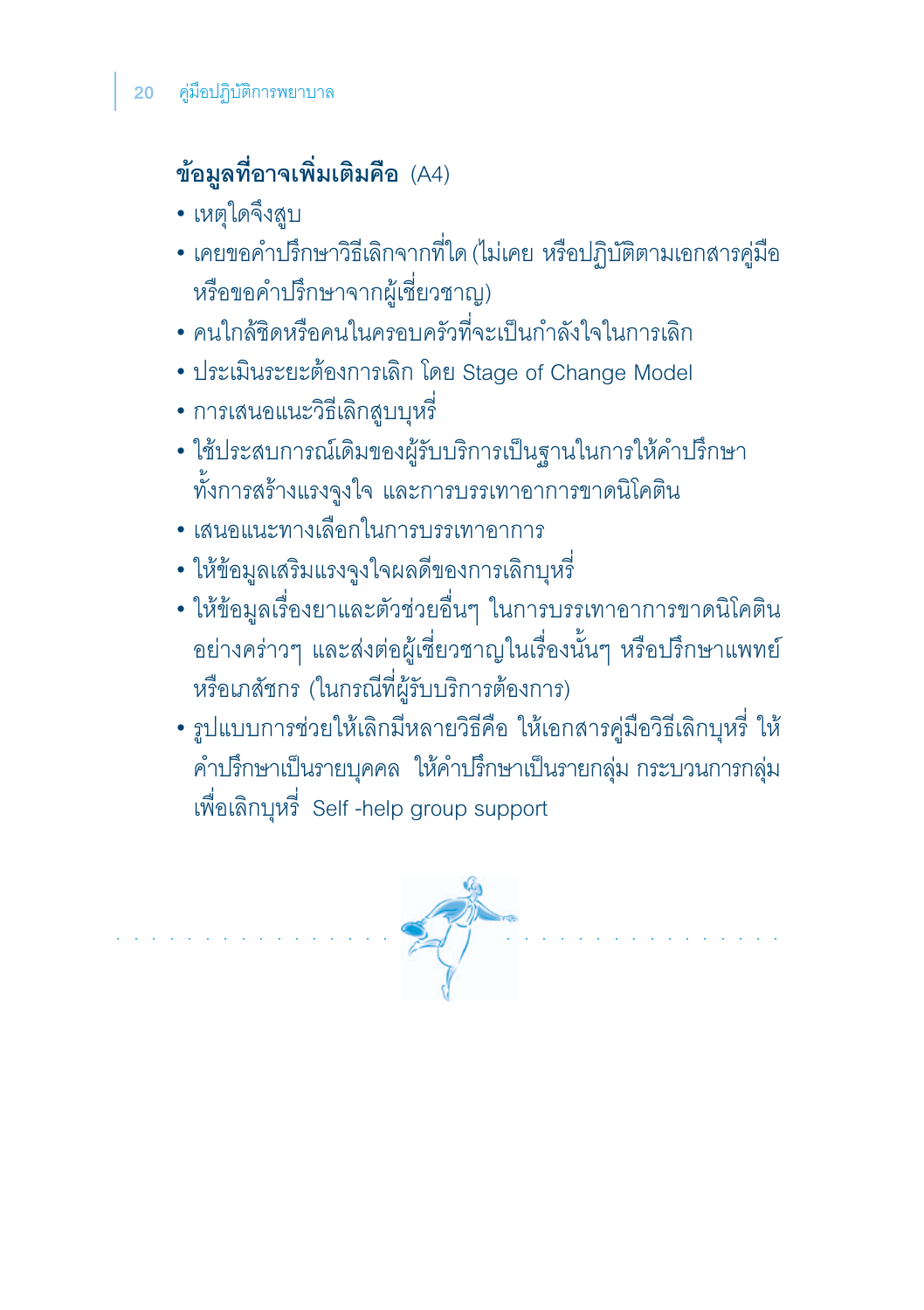

### **แนวทางปฏิบัติข้อ 3**

พยาบาลควรตระหนักว่าพู้รับบริการที่ได้รับการปรึกษาเพื่อ **เลิกบุหรี่ไปแล้วอาจกลับไปสูบอีกหลายครั้งกว่าจะเลิกได้สำเร็จ** จึงต้องมีกระบวนการติดตาม (Arrange follow up) อย่างเป็นระบบตลอดระยะเวลาที่กำลังเลิกบุหรี่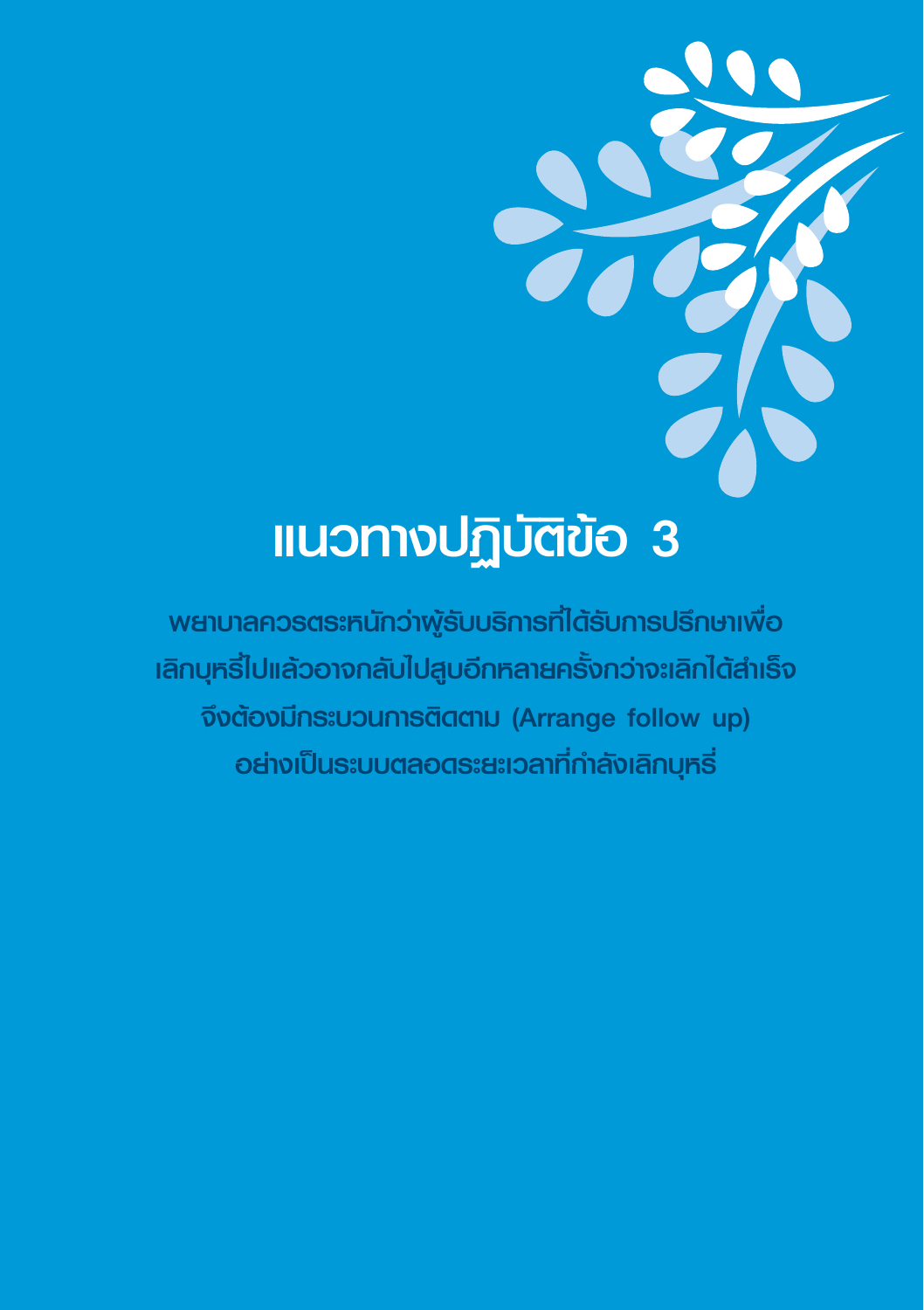### wยาบาลต้องวางแพนการติดตาม (Arrange = A5)

- ต้องขออนุญาตติดตามผู้รับบริการที่ได้รับคำปรึกษาเพื่อเลิกบุหรี ทุกราย
- มีแบบบันทึกการติดตาม
- มีกำหนดระยะเวลา และจำนวนครั้งของการติดตาม (แนะนำอย่าง น้อย 6 ครั้งใน 1 ปี นับจากวันกำหนดลงมือเลิก) $^{\textrm{\tiny{\textsf{1}}}}$
- กำหนดรูปแบบการติดตาม ติดตามเอง หรือมีศูนย์กลางทำหน้าที่ติดตาม
- วิธีติดตาม นัดมาพบ โทรศัพท์ จดหมาย ส่งหน่วยงานในชุมชนให้ ติดตาม ฯลฯ
- พยาบาลพึงระลึกว่า การที่ผู้รับบริการกลับไปสูบไม่ได้หมายความว่า เป็นความล้มเหลวของพยาบาล เพราะมีปัจจัยอื่นๆ อีกมากที่ทำให้ ผู้รับบริการกลับไปสูบอีก
- การกลับไปสูบอีกของผู้รับบริการก็ไม่ได้หมายความว่าเป็นความ ล้มเหลวของผู้รับบริการ แต่เป็นประสบการณ์ที่ทำให้เกิดการเรียนรู้ และนำมาปรับปรุงให้สามารถเลิกได้ในที่สุด
- พยาบาลพึงภูมิใจที่ได้มีส่วนช่วยส่งเสริมการเลิกสูบบุหรี่ของผู้รับ บริการ เพราะนอกจากจะเป็นหน้าที่ความรับผิดชอบในเรื่องการส่งเสริม สุขภาพและป้องกันโรคของผู้รับบริการที่สูบบุหรี่แล้ว ยังเป็นการช่วย ป้องกันผู้ที่ไม่สูบบุหรี่จากอันตรายของควันบุหรี่มือสอง และสร้าง กระแสค่านิยมสังคมไม่สูบบุหรี่อีกด้วย

### รายละเคียดในภาคผนวก 2

#### เคกสารค้างคิง:

<sup>1</sup> Zhu SH, Stretch V, Balabanis M, et al. Telephone counseling for smoking cessation: effects of single-session and multiple-session interventions. J Consult Clin Psychol. 1996;64(1):202-211.

○○○○○○○○○○○○ ○○○○○○○○○○○○○○○○○○○○○○○○○○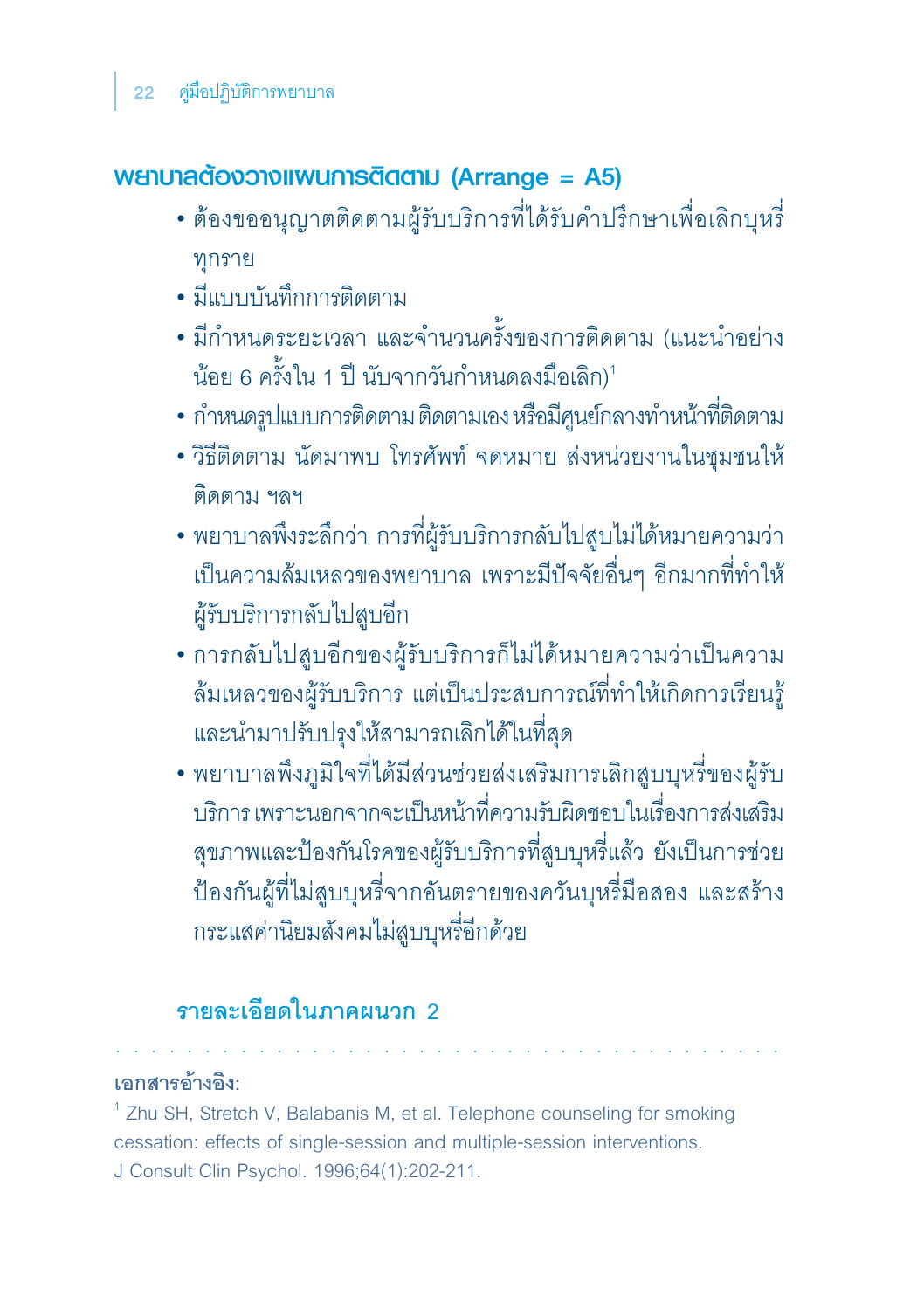

### **แนวทางปฏิบัติข้อ 4**

พยาบาลควรทราบแหล่งช่วยเหลือให้เลิกบุหรี่ที่มีอยู่ในชุมชน **เพื่อการส่งต่อหรือติดตาม ตามสภาพหรือความพร้อมของ** พู้รับบริการแต่ละคน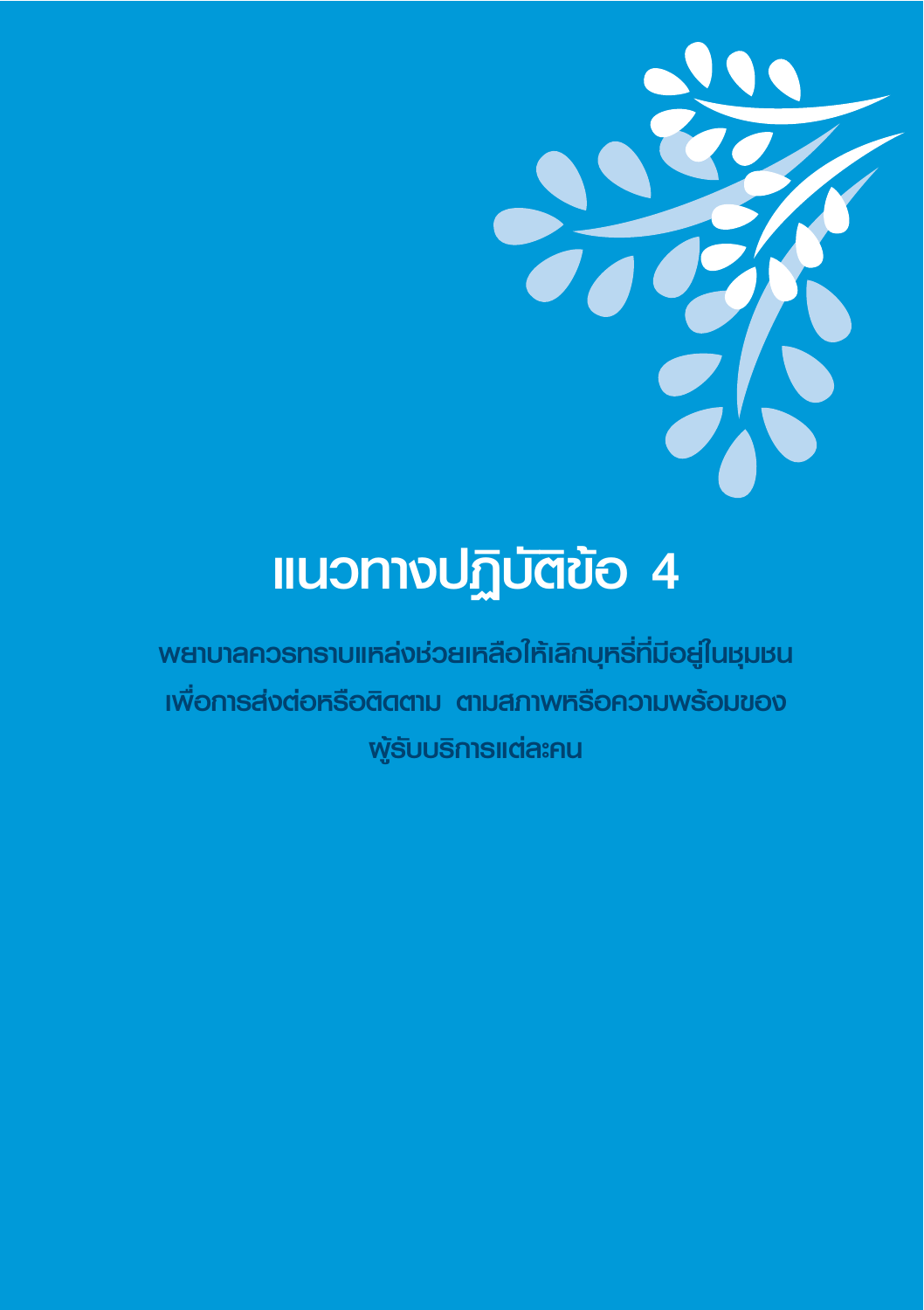### พยาบาลควรทราบแหล่งช่วยเหลือเพื่อเลิกบุหรี่

- คลินิกเลิกบุหรี่ ในโรงพยาบาล/คลินิกในซุมชน เช่น สถานีอนามัย หรือคลินิกแพทย์ ทันตแพทย์ เป็นต้น
- ร้านขายยาที่มีเภสัชกรประจำ
- 1600 ควิทไลน์สายปลอดบุหรี่ของมูลนิธิรณรงค์เพื่อการไม่สูบบุหรี่ วันจันทร์-ศุกร์ เว้นวันหยุดราชการ เวลา 9.00-17.00 น. ค่าโทรศัพท์ ้ำไาบ 3 บาททั่วประเทศ
- แผ่นพับ/คู่มือ วิธีเลิกสูบบุหรี่ด้วยตนเอง

ทั้งนี้ หากจัดระบบส่งต่อที่เลื้อต่อการรับบริการ หรือการติดตามให้กำลัง ใจได้ต่อเนื่อง จะทำให้กระบวนการส่งเสริมการเลิกสูบบุหรี่มีความสมบูรณ์ และ รองรับคนสูบบุหรี่ที่ต้องการเลิกสูบได้มากขึ้น

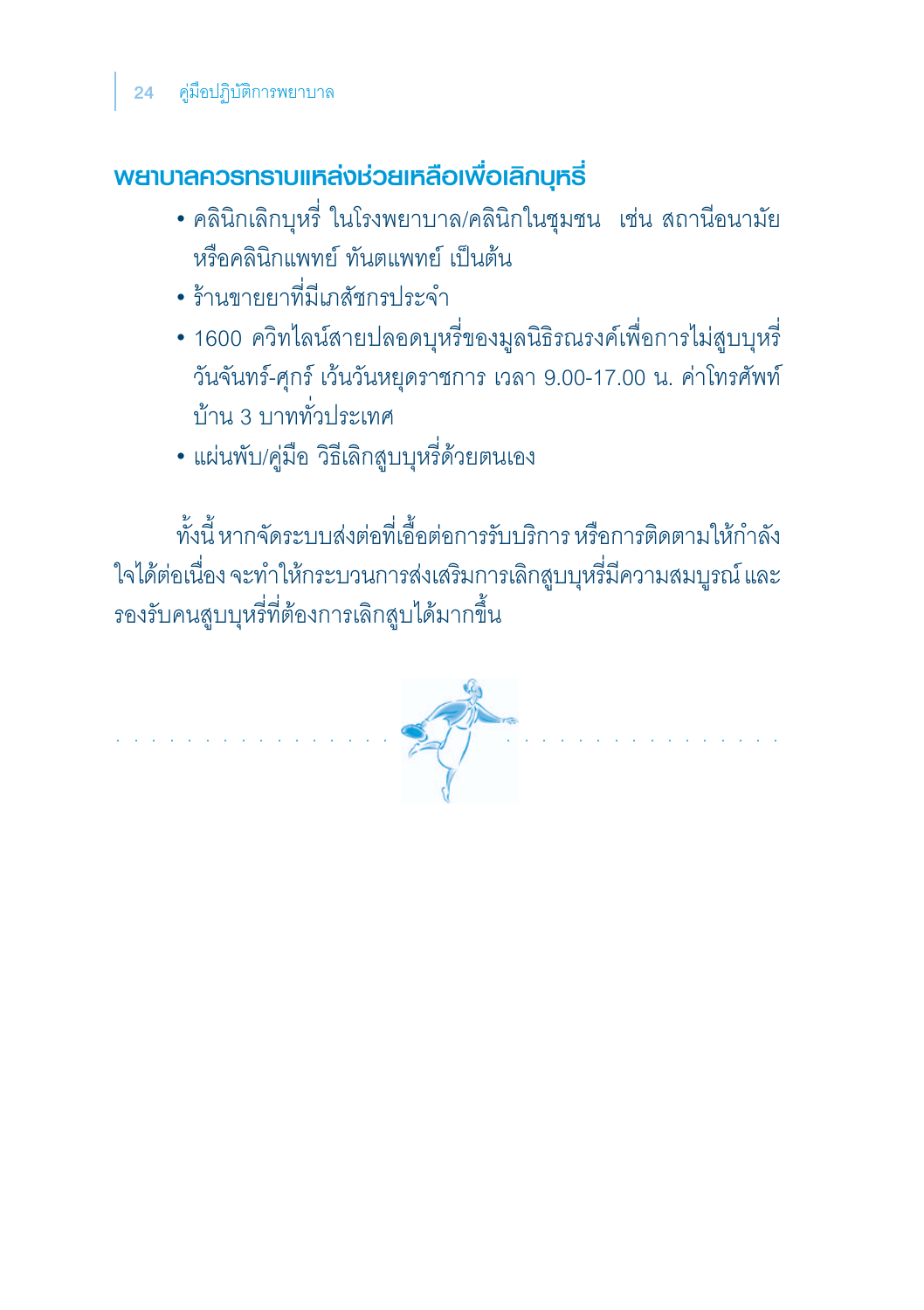

### **แนวทางปฏิบัติข้อ 5**

พยาบาลต้องมีความรู้เกี่ยวกับธรรมชาติของคนสูบบุหรี่ กลุ่มต่างๆ เพศ วัน เหื้อชาติ ฐานะเศรษฐกิจ ว่ามีความแตกต่างกัน ในกระบวนการเลิกสูบบุหรี่ และสามารถตัดแปลงวิธีช่วยให้ **เลิกบุหรี่ให้สอดคล้องกับความต้องการของพู้รับบริการ**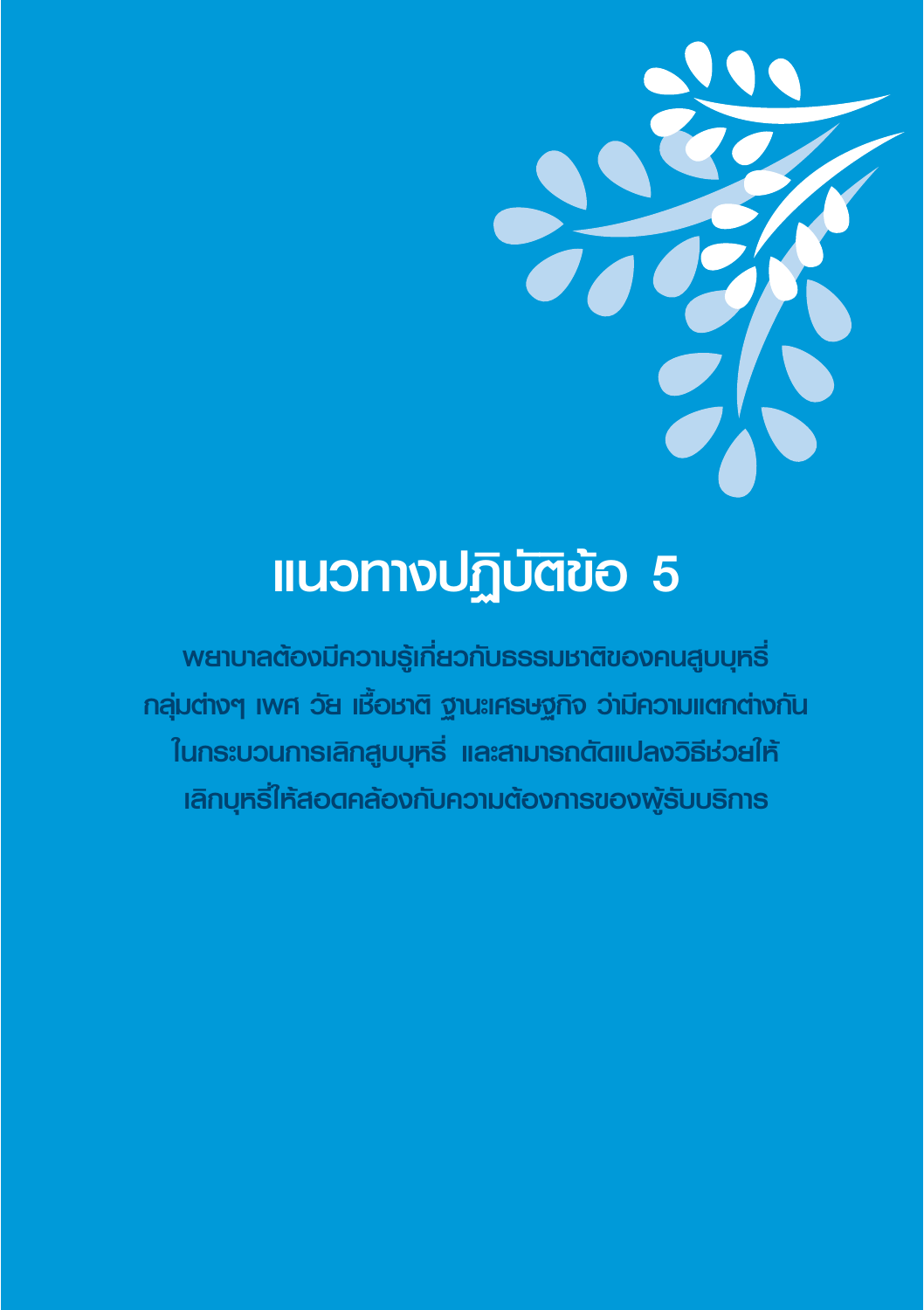### พยาบาลที่ปฏิบัติงานในหน่วยงานที่มีความเชี่ยวชาญเฉพาะของตน ต้องมีความร้เกี่ยวกับลักษณะของกล่มพ้รับบริการเป็นอย่างดี

เช่น

- พยาบาลที่ปฏิบัติงานในหน่วยกุมารเวชกรรม จะมีความรู้เกี่ยวกับ ธรรบศาติของเด็ก
- พยาบาลที่ปฏิบัติงานในหน่วยสูติกรรม จะมีความรู้เกี่ยวกับธรรมชาติ ของผ้หญิง มารดาและทารก
- พยาบาลที่ปฏิบัติงานในหน่วยอายุรกรรม จะมีความรู้เกี่ยวกับ ธรรมชาติของเด็ก ผู้ใหญ่และผู้สูงอายุ
- พยาบาลที่ปฏิบัติงานในหน่วยศัลยกรรม จะมีความร้เกี่ยวกับธรรมชาติ ของเด็ก ผู้ใหญ่และผู้สูงอายุ
- พยาบาลที่ปฏิบัติงานในหน่วยจิตเวช จะมีความรู้เกี่ยวกับธรรมชาติ ของผู้ใหญ่ และผู้สูงอายุ ที่มีความผิดปกติทางจิต
- ความแตกต่างของลักษณะเฉพาะต้องการคำแนะนำที่มีจุดเน้นต่างกัน ที่จะช่วยให้การเลิกบหรี่มีประสิทธิภาพสงสด

พยาบาลจึงควรประยุกต์หลักการ ค้นหาความต้องการของกลุ่มผู้รับ ้บริการนั้นๆ และให้คำปรึกษาที่ตอบสนองการรับรู้ของแต่ละคนให้มากที่สุด

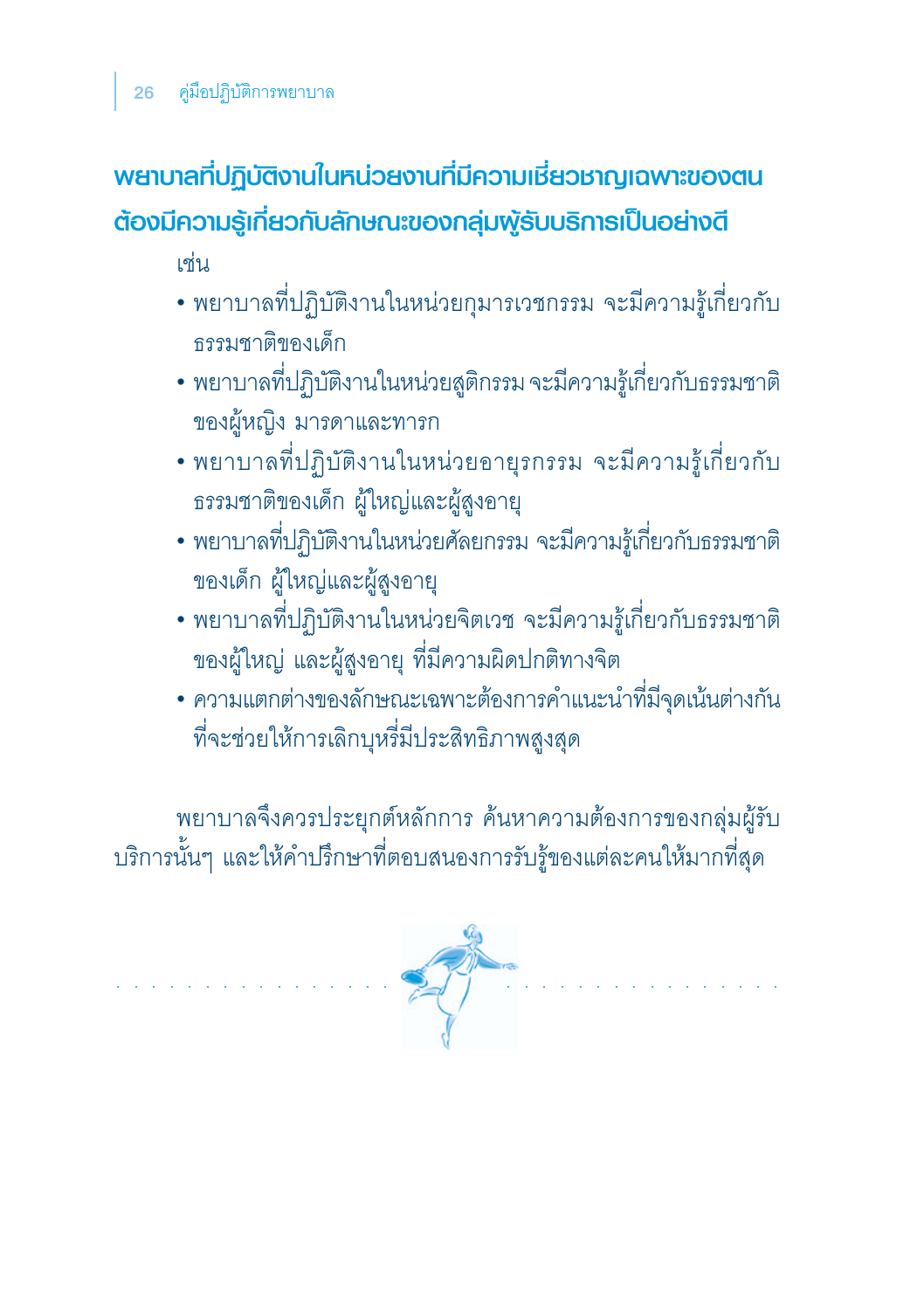

### **แนวทางปฏิบัติข้อ 6**

พยาบาลต้องกระตุ้นพู้ธับบริการและญาติ ทั้งคนสูบและคน ไม่สูบบุหรี่ให้ทำบ้านเป็นเขตปลอดบุหรี่ เพื่อป้องกันเด็ก คนในครอบครัว และตัวพู้รับบริการจากควันบุหรี่มือสอง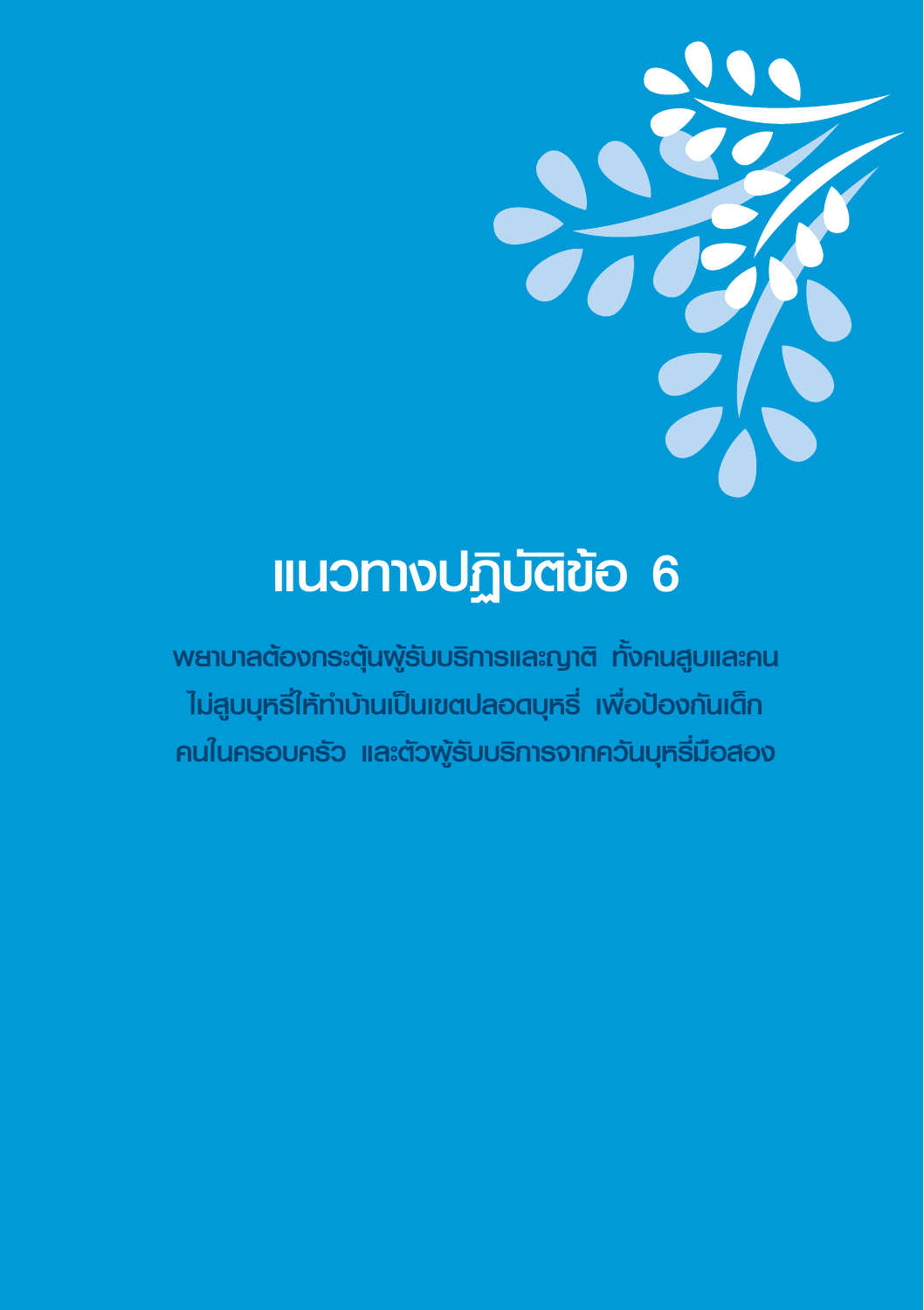### พยาบาลควรกระตุ้นให้พู้รับบริการทุกคน ทำให้บ้านเป็นเขตปลอดบหรี่

ใดย

ทูดคุยกับผู้รับบริการขณะถามประวัติการสูบบุหรี่ เมื่อได้คำตอบ เป็น ไม่สูบ และเคยสูบ หลังจากชมเชยแล้ว ถามประวัติคนสูบบุหรี่ในบ้าน และ แนะนำให้เลิกสูบ หรือไม่สูบบุหรี่ภายในบ้าน หรือการไม่อนุญาตให้ผู้หนึ่งผู้ใด สูบบุหรี่ในบ้าน

- มีคนสบบหรี่ในบ้านหรือเปล่า
- คุณอนุญาตให้ผู้มาเยือนบ้านของคุณสูบบุหรี่ในบ้านหรือเปล่า
- คนในบ้านของคุณจะปลอดภัยหากไม่มีการอนุญาตให้สุบบุหรี่ในบ้าน

้พยาบาลควรกระตุ้นให้ผู้รับบริการที่สูบบุหรี่ ไม่สูบบุหรี่ภายในบ้าน

• หากคุณยังไม่อยากเลิก หรือยังไม่เลิกสูบ ก็อย่าสูบในบ้าน เพื่อความ ปลอดภัยของคนที่รักคณ

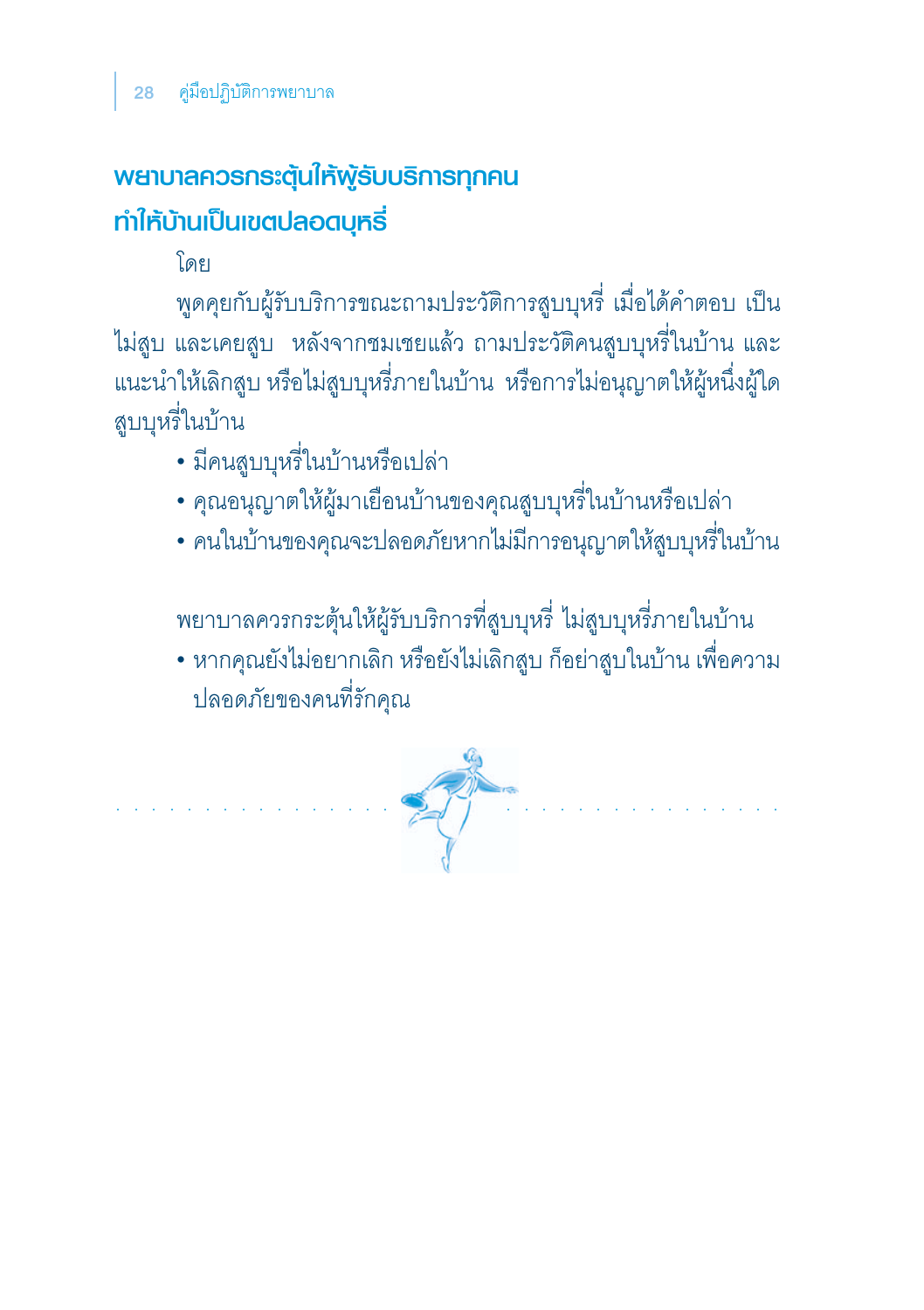### **nnwuon 1**

์ โครงร่างแนวทางปฏิบัติ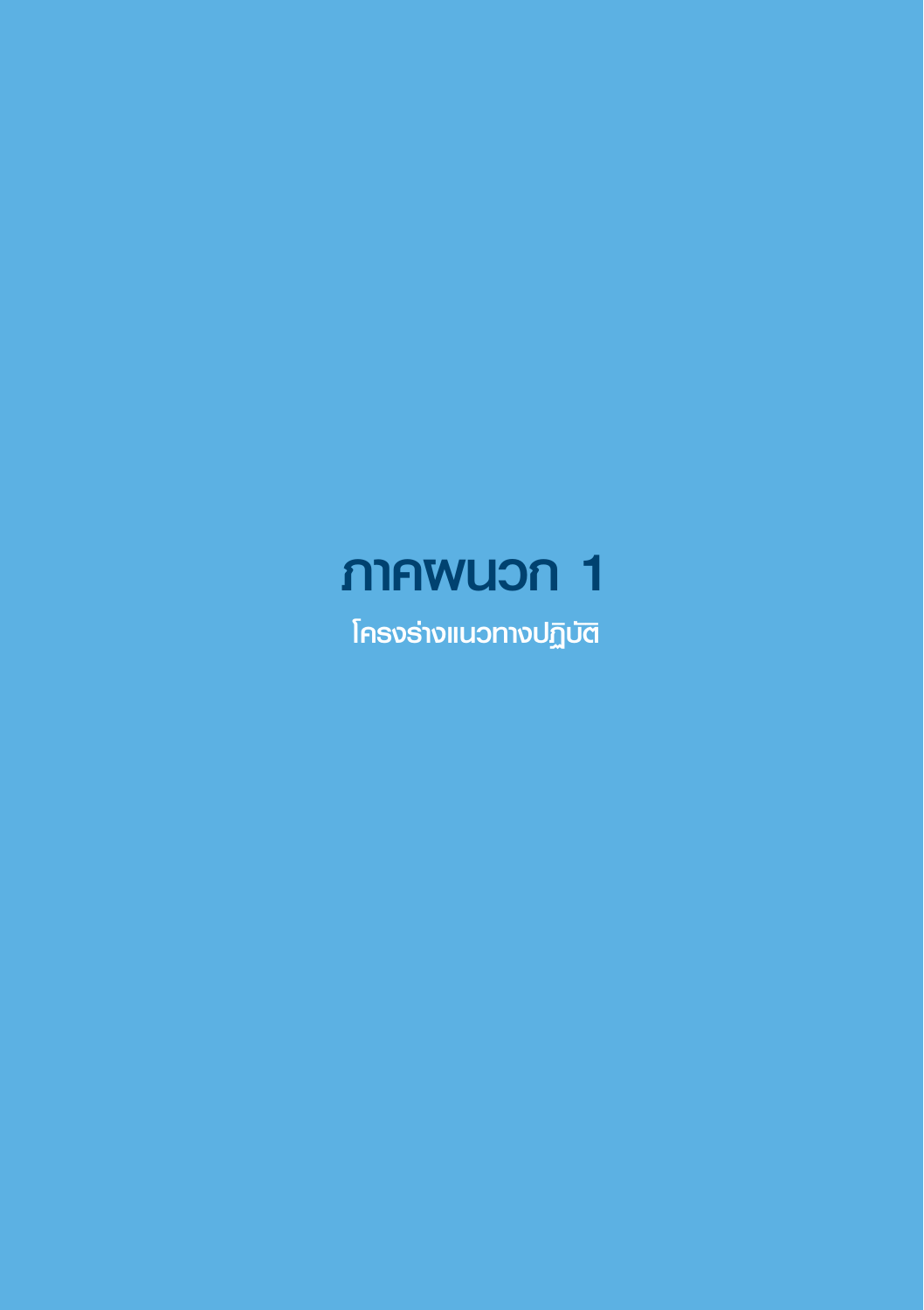### โครงร่างแนวทางปฏิบัติ

 $5'A$ 

(ถาม Ask, แนะนำให้เลิก Advise, ประเมิน Assess, ช่วยให้เลิก Assist. ติดตาม Arrange)

ถาม Ask =  $A1$ คุณสูบบุหรี่หรือยาสูบชนิดอื่นๆ หรือเปล่า? ไม่สูบ สูบ เคยสูบ (นานกว่า 6 เดือน)

แนะนำให้เลิก Advise = A2

### แนวปฏิบัติข้อ 1

### ส่งต่อไปยัง

- คลินิกเลิกบุหรี่
- แหล่งช่วยให้เลิกบุหรี่ในชุมชน
- เอกสารคู่มือเลิกบุหรี่ด้วยตนเอง
- 1600 ควิทไลน์ให้คำปรึกษาทาง โทรศัพท์เพื่อเลิกบุหรี่

### แนวปฏิบัติข้อ 2

- ประเมิน Assess = A3
- เสนอแนะวิธีเลิก Assist = A4
- กำหนดวันเลิก
- หาแรงจูงใจ
- หากำลังใจจากคนใกล้ชิด



ติดตามให้กำลังใจ Arrange follow up = A5

- ติดตามด้วยตนเคง หรือ
- ส่งต่อคลินิกเลิกบุหรี่ให้ติดตาม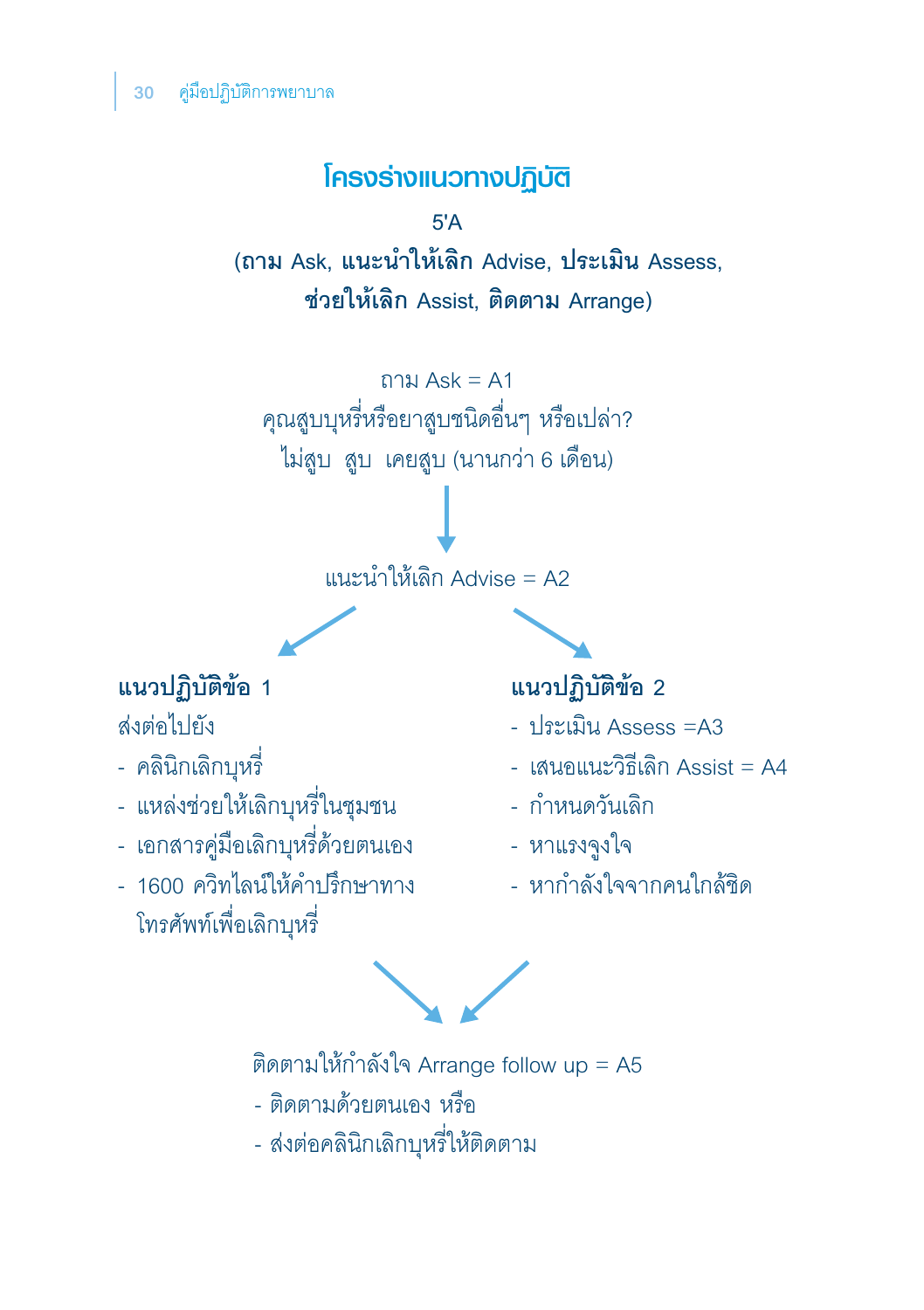#### **FIJJUIFCI**

**แนวปฏิบัติข้อ 1** ส่วนใหญ่ปฏิบัติโดยพยาบาลที่ปฏิบัติงานที่แผนกผู้ ป่วยนอก หรือหน่วยงานสนับสนุนการรักษา เช่น ห้องตรวจคลื่นหัวใจ คลื่น สมคง เป็นต้น

**แนวปฏิบัติข้อ 2** ส่วนใหญ่ปฏิบัติโดยพยาบาลที่ประจำคลินิกเลิกบุหรี่ หน่วยส่งเสริมสุขภาพ จิตเวช เวชกรรมสังคม ที่รับผิดชอบด้านการช่วยให้ผู้รับ บริการเลิกสูบบุหรี่ และพยาบาลที่ปฏิบัติงานที่แผนกผู้ป่วยใน

**เครื่องมือ**ที่ใช้ต้องระบุให้ชัดเจนว่าจะมีการประทับตราหรือบันทึกการ ถาม (Ask =A1 ) ที่จุดใดของบริการ เพื่อให้การดูแลเรื่องการรักษาการเสพติด บุหรี่มีความชัดเจนและต่อเนื่อง

**แบบบันทึก**ประวัติเพื่อประเมิน (Assess = A3 ) และติดตาม (Arrange follow up = A5 ) ออกแบบตามนโยบายของโรงพยาบาลหรือสถานบริการนั้นๆ ี <mark>การบันทึกในงานประจ</mark>ำ สำหรับผ้ป่วยในที่สบบหรี่ พยาบาลต้องมี การาางแผนการพยาบาคแคะบันทึกทางการพยาบาคด้าย

#### เอก<mark>ส</mark>ารอ้างอิง

Fiore,M.C.(1997). AHCPR smoking cessation guideline:A fundamental review. Tobacco Control, 6(Suppl.),54-58.

○○○○○○○○○○○○ ○○○○○○○○○○○○○○○○○○○○○○○○○○

U.S. department of Health and Human Services Public Health Service(2000). Clinical practice guideline:Treating tobacco use and dependence. Office of the Surgeon General(On-line. Available: http://www.surgeongeneral.gov/tobacco/ treating tobacco use pdf.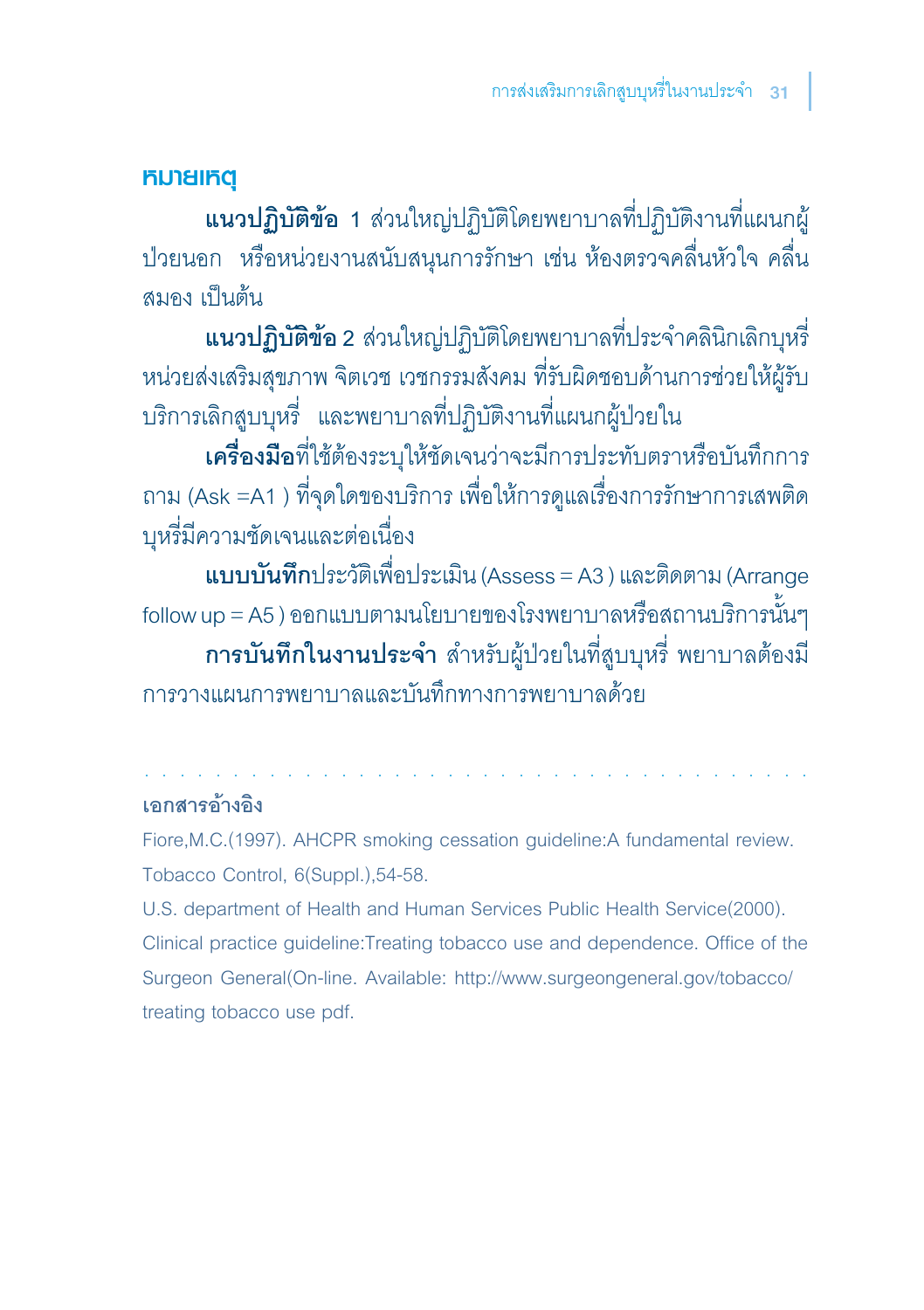#### 32 คู่มือปฏิบัติการพยาบาล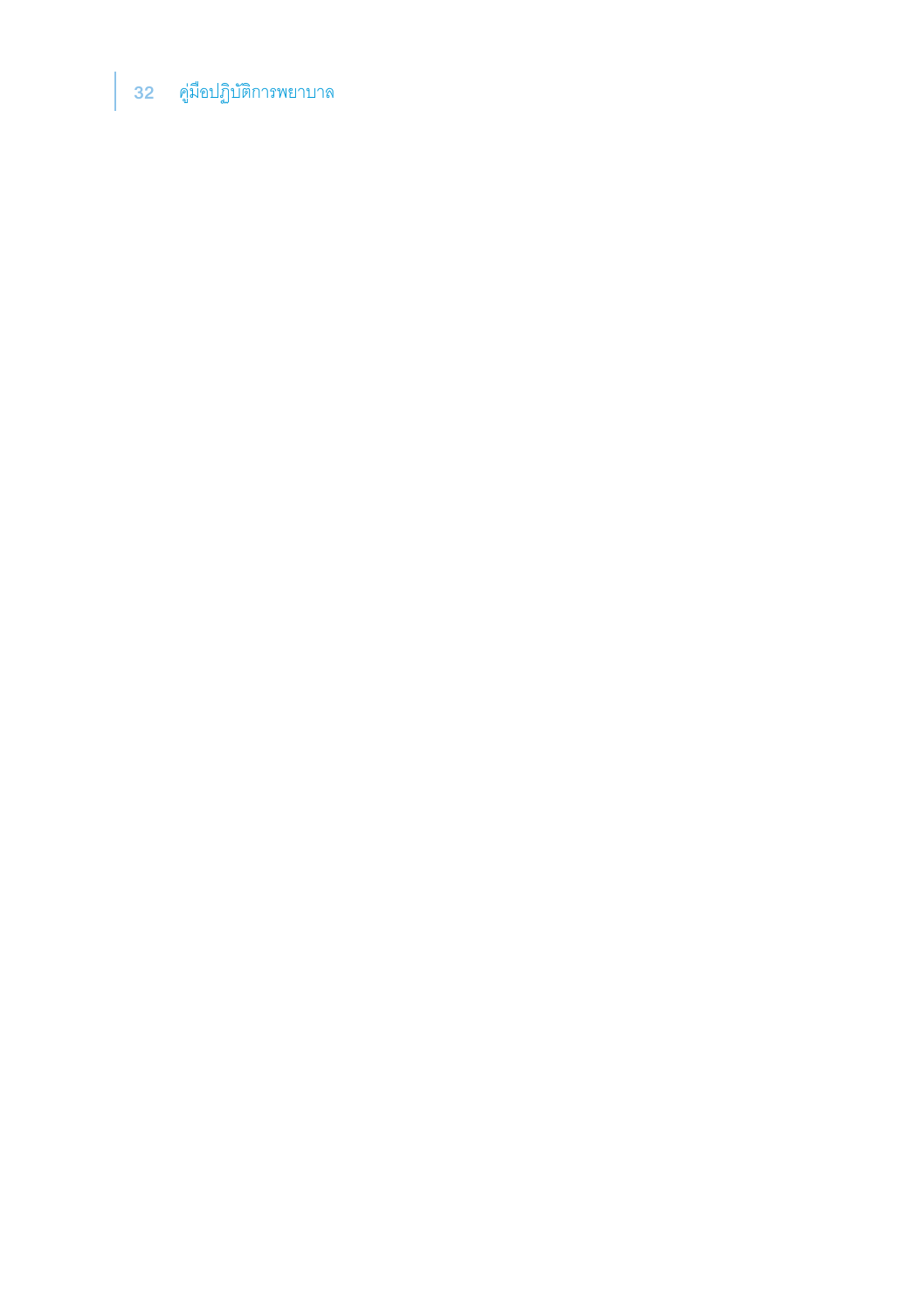### **ภาคพนวก 2**

ระยะความต้องการเลิกสูบบุหรี่ (Stage of Change Model)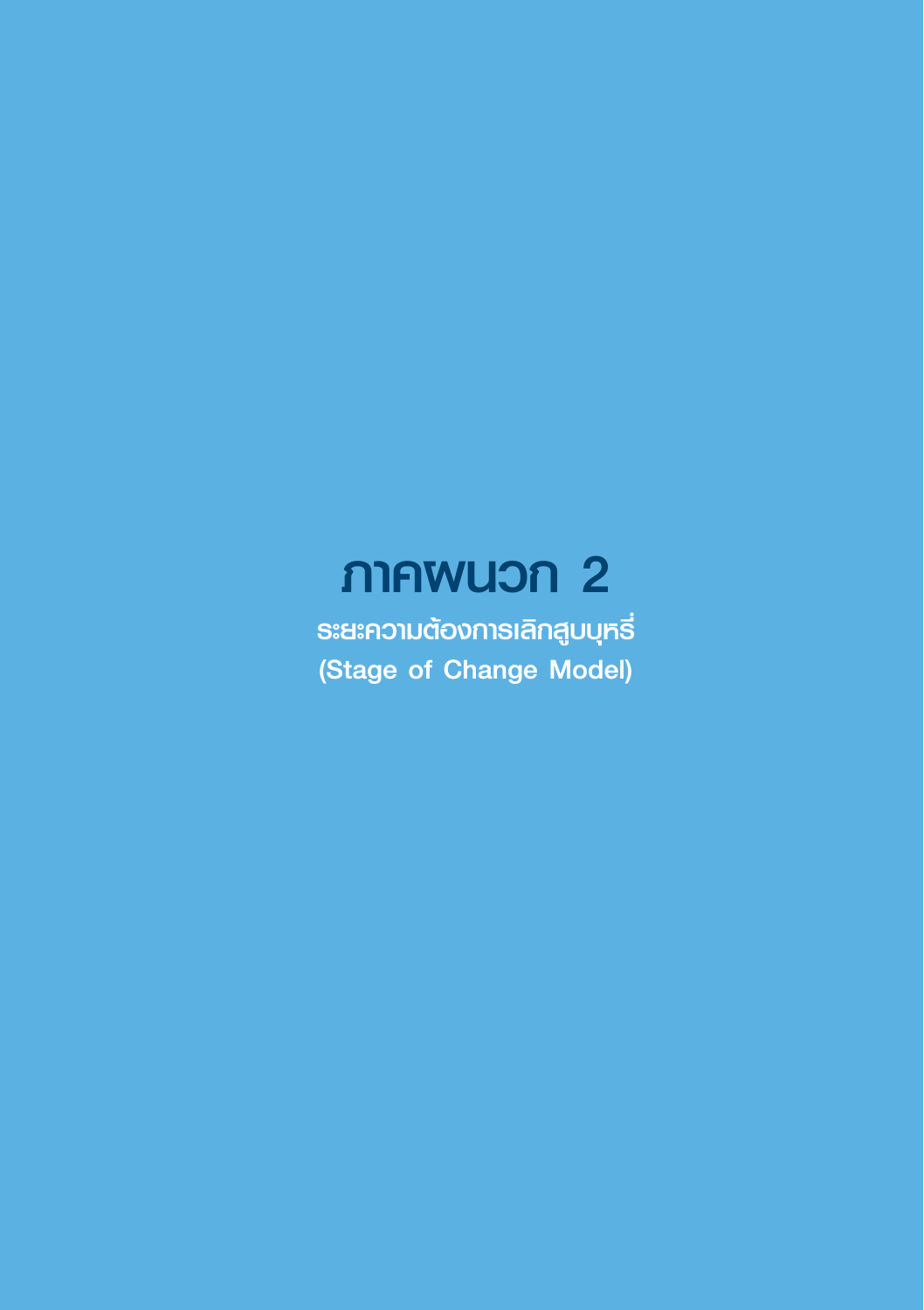### ระยะความต้องการเลิกสูบบุหรี่ (Stage of Change Model)

### <u>ระยะยังไม่คิดจะเลิกบุหรี่ (Pre - contemplation)</u>

- ยังไม่คิดจะเลิก
- ยังไม่ตระหนักถึงผลดีของการเลิก
- มีความเชื่อบางอย่างที่ทำให้ไม่อยากเลิกหรือไม่คิดจะเลิก

ี**เป้าหมาย**การให้คำปรึกษา เพื่อช่วยให้คนสูบเริ่มคิด หรือได้คิดถึงการ เลิกสบ

### การให้คำปรึกษา

- ถามความรู้สึก "คุณคิดอย่างไรกับการสูบบุหรี่"
- ถามเหตุผล "เพราะเหตุใดจึงยังไม่คิดจะเลิกสูบ"
- ถามเหตุผล "เหตุใดคุณจึงคิด/เชื่ออย่างนั้น"
- **ถาม**ความรู้ "คุณทราบไหมว่าการสูบบุหรี่เป็นอันตรายต่อสุขภาพ ้อย่างไร ทั้งต่อตัวคุณเองและผู้ใกล้ชิด"
- แนะนำให้คิดถึงการเลิกสูบ "พยาบาลขอแนะนำว่าเพื่อสุขภาพของ ตัวคุณเอง คุณควรเริ่มคิดถึงการเลิกบุหรี่"
- แนะนำข้อมูลข้อดีของการเลิก และวิธีการเลิกอย่างสั้นๆ และแสดง ้ความพร้อมที่จะช่วยเหลือเมื่อต้องการเลิกบุหรี่ "การเลิกสูบบุหรี่มี ข้อดีหรือประโยชน์หลายอย่าง เช่น......" "คุณเคยมีความรู้เรื่องวิธีเลิกบุหรี่ไหม"

"วิธีเลิกบุหรี่มีหลักสำคัญคือ ต้องทราบกลไกการเสพติดและอาการ ขาดนิโคติน และวิธีการบรรเทาขาดนิโคตินในระยะต้นๆ ของการเลิก ส่. รส<br><sup>ที่</sup>งก็คือ............"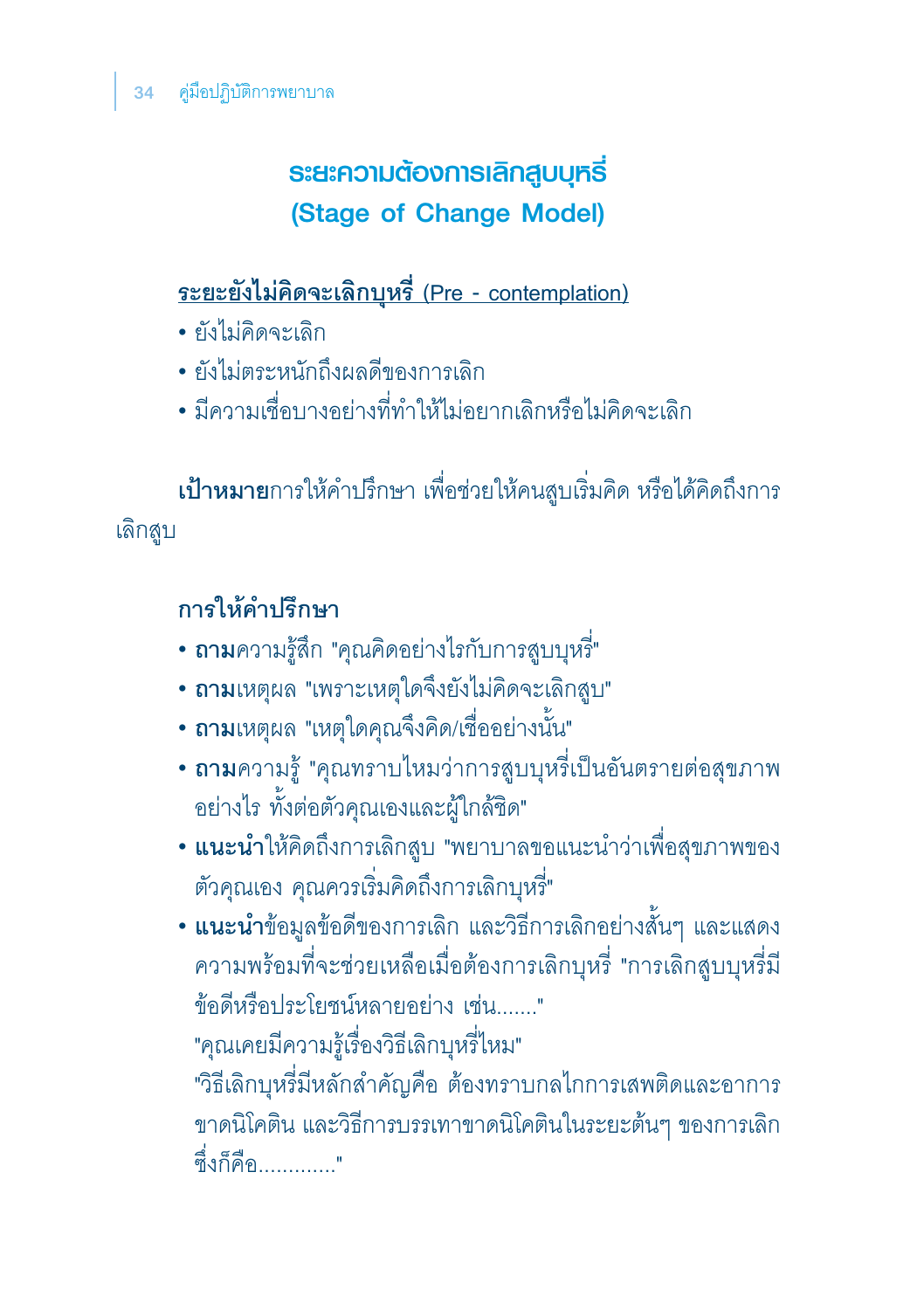"อาการอีกอย่างเกิดจากความเคยชิน ที่จะทำให้คุณนึกถึงบุหรี่ และ ้อยากสบบหรี่ ซึ่งมีวิธีแก้ไข หรือป้องกันคือ........" "คุณลองนำสิ่งที่เราคุยกันวันนี้ไปคิดดู หากต้องการเลิกบุหรี่เมื่อไร ก็กลับมาคุยกันได้อีก" (หากพยาบาลเป็นผู้ให้คำปริกษา) "คุณลองนำสิ่งที่เราคุยกันวันนี้ไปคิดดู หากต้องการเลิกบุหรี่เมื่อไรก็มา ที่คลินิกเลิกบุหรี่" (บอกรายละเอียดวัน เวลาเปิดให้บริการ หรือส่งต่อ ที่อื่นตามความเหมาะสมและความสะดวกของผู้รับบริการ)

### <u>ระยะลังเลใจที่จะเลิกบุหรี่ (Contemplation)</u>

• ลังเลใจ แต่คิดจะเลิกภายใน 6 เดือนนับตั้งแต่พูดคุยกับพยาบาล

้**เป้าหมาย**การให้คำปรึกษา เพื่อช่วยให้คนสูบบุหรี่คิดถึงการเลิกสูบ ้อย่างจริงจัง และเกิดความรู้สึกมั่นใจที่จะเลิกมากขึ้น

### การให้คำปรึกษา

- ถามข้อดีข้อเสียทั้งการสูบบุหรี่และการเลิกสูบบุหรี่เพื่อนำมาชั่ง น้ำหนักในการตัดสินใจเลิก "การสูบบุหรี่มีดีอะไรบ้าง" "บุหรี่มีดีอะไรหรือคุณจึงไม่เลิกสูบ"
	- "คุณคิดว่าการที่คุณมีสุขภาพเช่นนี้เป็นผลมาจากการสูบบุหรี่หรือไม่" "คุณทราบว่าการสูบบุหรี่ส่งผลเสียต่อสุขภาพของคุณอย่างไร" "คุณเคยเลิกมาแล้วแต่กลับไปสูบอีก ยังจำสิ่งดีๆ ที่เกิดขึ้นเมื่อคุณเลิก บุหรี่ครั้งนั้นได้ไหม (รู้สึกหายใจเต็มปอดขึ้นไหม, คนที่บ้าน/พ่อแม่ ดีใจไหม, ภูมิใจไหม ฯลฯ)
- ถามเหตุผลของความลังเลใจ "เพราะเหตุใดจึงยังไม่ตัดสินใจ" "อะไรที่ทำให้คุณลังเลใจ"
- ช่วยให้เลิก โดยให้ความรู้ เสริมความเชื่อมั่นในตนเอง สร้างแรงจูงใจ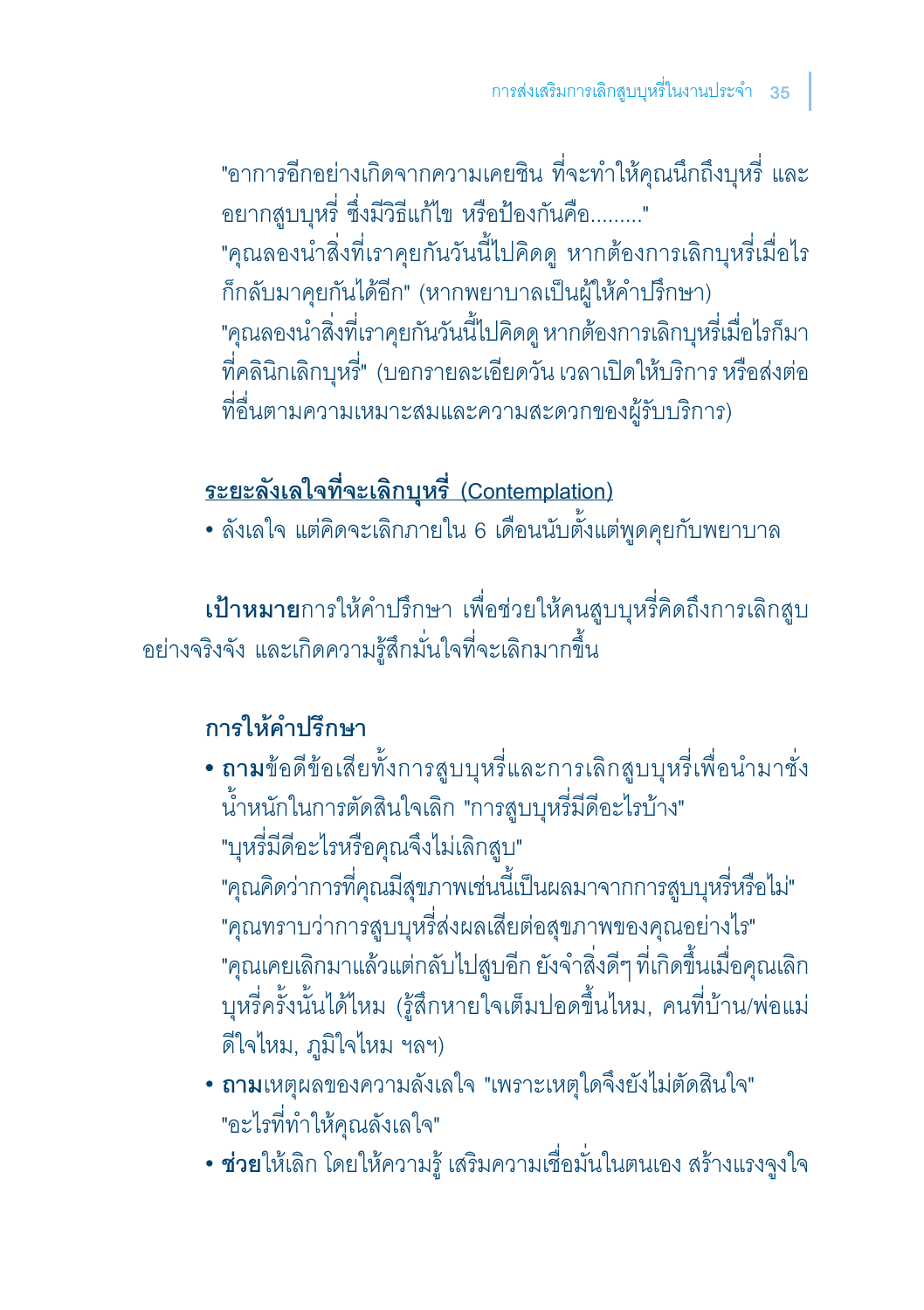ตามเหตุผลของผู้สูบบุหรี่แต่ละคน

- ช่วยให้เลิก โดยเสนอแนะวิธีเลิกที่เหมาะกับผู้สูบแต่ละคน "จากที่คุย กันมาคุณคิดว่าจะลองลงมือเลิกได้ไหม/จะทำได้ไหม" (ในกรณีไม่ เคยเลิกมาก่อน หรือมีความรู้/ความเชื่อที่ไม่ถูกต้อง) "คุณคิดว่าจะลองอีกสักครั้งไหม/ให้โอกาสตัวเองอีกสักครั้งได้ไหม ้คนส่วนใหญ่ใช้ความพยายามหลายครั้งกว่าจะเลิกได้" (ในกรณีเคย เลิกมาก่อน รู้สึกว่าตนเองล้มเหลว)
- ช่วยให้เลิกโดยให้เอกสารคู่มือเลิกบุหรี่/ข้อมูลเกี่ยวกับบุหรี่ และนัด กลับมาพบกันอีก "ลองกลับไปคิดดูก่อน หากตัดสินใจได้ว่าจะเลิก ก็กลับมาคุยกันได้"
	- "เอาเอกสารนี่ไปอ่านแล้วลองทำตาม หากมีข้อสงสัยก็กลับมาคุย กันได้ (บอกวันเวลาทำการของพยาบาล)
	- "ลองไปคิดดู /ลองทำดู แล้วกลับมาพบกันอีก วันที่ ....ได้ไหม" (ในกรณี เข้าโครงการช่วยให้เลิกที่มีการวางแผนระยะเวลาติดตาม)

### <u>ระยะพร้อมจะเลิกบุหรี่ (Preparation)</u>

- พร้อมจะเลิกโดยกำหนดวันเลิกในระยะ 30 วัน
- เคยพยายามเลิกมาก่อนนานอย่างน้อย 24 ชั่วโมงในระยะ 1 ปีที่ ผ่านมา

เ**ป้าหมาย**การให้คำปรึกษา เพื่อช่วยให้คนสูบเตรียมพร้อมสำหรับการ ้เลิกสูบ และกำหนดวันเลิกสูบที่เจาะจง

### การให้คำปรึกษา

- ถามแรงจูงใจ ประสบการณ์เลิกสูบ การเตรียมตัวให้พร้อม
- แนะนำให้ตัดสินใจเลิกให้เร็วที่สุดเท่าที่จะทำได้ "ที่คุณกำหนดว่า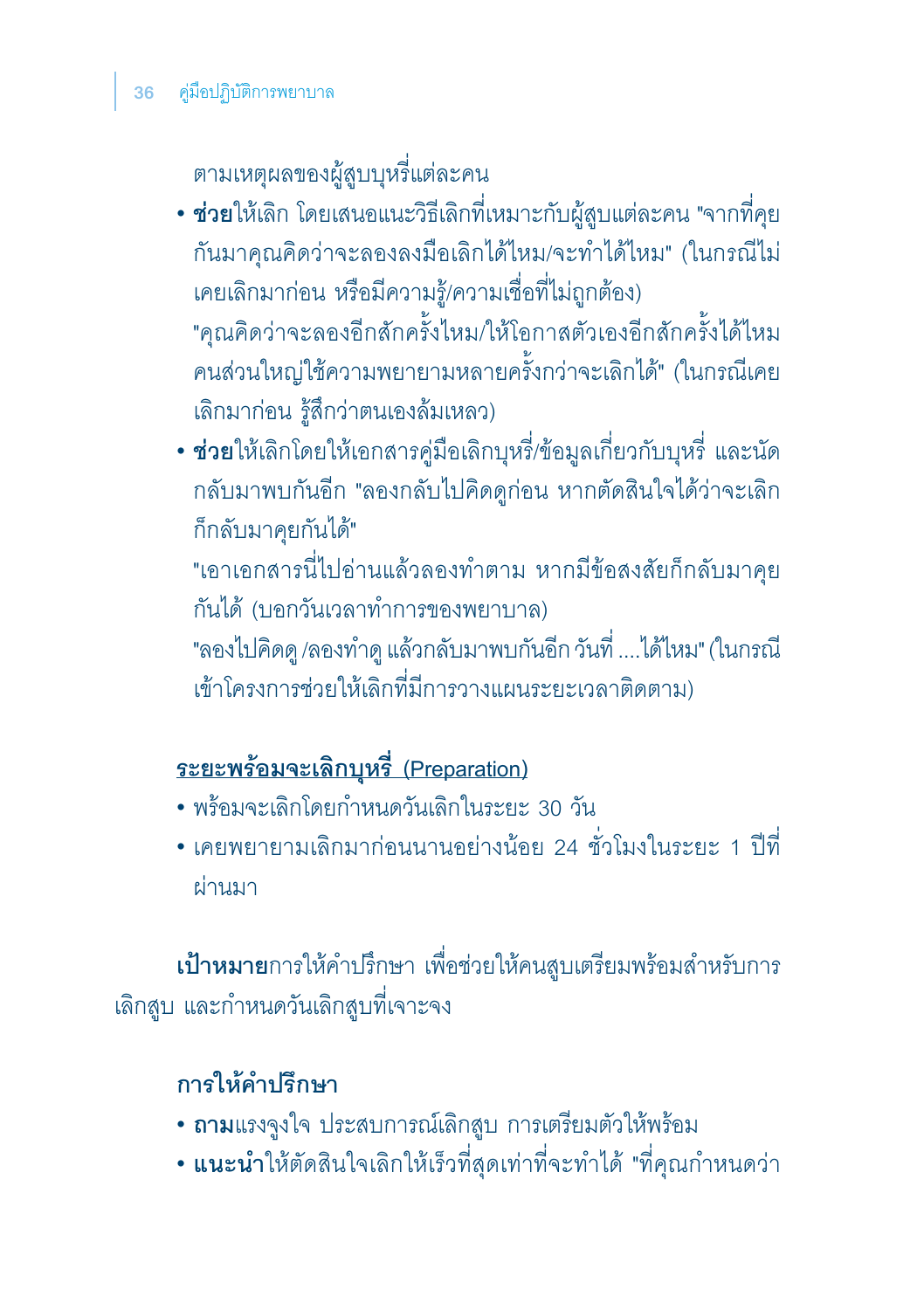้จะเลิกสูบวันที่...อีกหลายวัน จะไม่ลองลงมือวันนี้เลย/จะไม่ลองเลื่อน ้เข้ามาอีก เพราะหากเลิกไม่ได้จะได้ทราบว่าอุปสรรคอยู่ที่อะไร จะได้ หาทางแก้ไขกัน หากเลิกได้ก็โชคดีไป"

• ช่วยให้เลิกโดยวางแผนปรับเปลี่ยนพฤติกรรม 5'D การแก้ไขอาการ ขาดนิโคติน การส่งต่อในกรณีที่ต้องการยา การให้เอกสารคู่มือ สิ่งเตือนความจำและความตั้งใจอื่นๆ ตามความเหมาะสม

### <u>กำลังเลิกบุหรี่ (Action)</u>

้เลิกสูบบุหรี่แล้วภายในระยะเวลา 6 เดือน และพยายามปรับเปลี่ยน ิพฤติกรรมเป็นคนไม่สูบบุหรี่

้**เป้าหมาย**การให้คำปรึกษา เพื่อช่วยให้คนสูบหลุดพ้นจากอาการขาด นิโคติน และไม่กลับไปสูบอีก

### การให้คำปรึกษา

- ถามอาการที่เกิดขึ้นและความรู้สึก การกลับไปสูบบ้าง วิธีการเลิกที่ใช้ "ขณะนี้ รู้สึกอย่างไร" "เลิกได้มาตลอดโดยไม่ได้สบแม้แต่นิดเดียว หรือไม่" "เลิกวิธีไหน - ทิ้งเลยหรือค่อยๆ ลดลง - ใช้ยาหรือผลิตภัณฑ์ อื่นๆ ไหม - มีอาการอย่างไร - แก้ไขอาการอย่างไร"
- แนะนำให้พยายามไม่กลับไปสูบอีก "ดีมากเลยที่เลิกได้นาน...เท่านี้ พยายามต่อนะอย่ากลับไปสูบอีก/อย่าประมาทเผลอกลับไปสูบอีก"
- ประเมินอุปสรรคหรือตัวกระตุ้นที่อาจทำให้กลับไปสูบอีก และจุดแข็ง ที่จะทำให้เลิกได้สำเร็จ
- ช่วยให้เลิกโดยเน้นที่ความสำเร็จที่ได้พยายามมา สิ่งดีๆ ที่เกิดขึ้น จากการเลิกสูบบุหรี่ ค้นหาวิธีป้องกันการกลับไปสูบอีก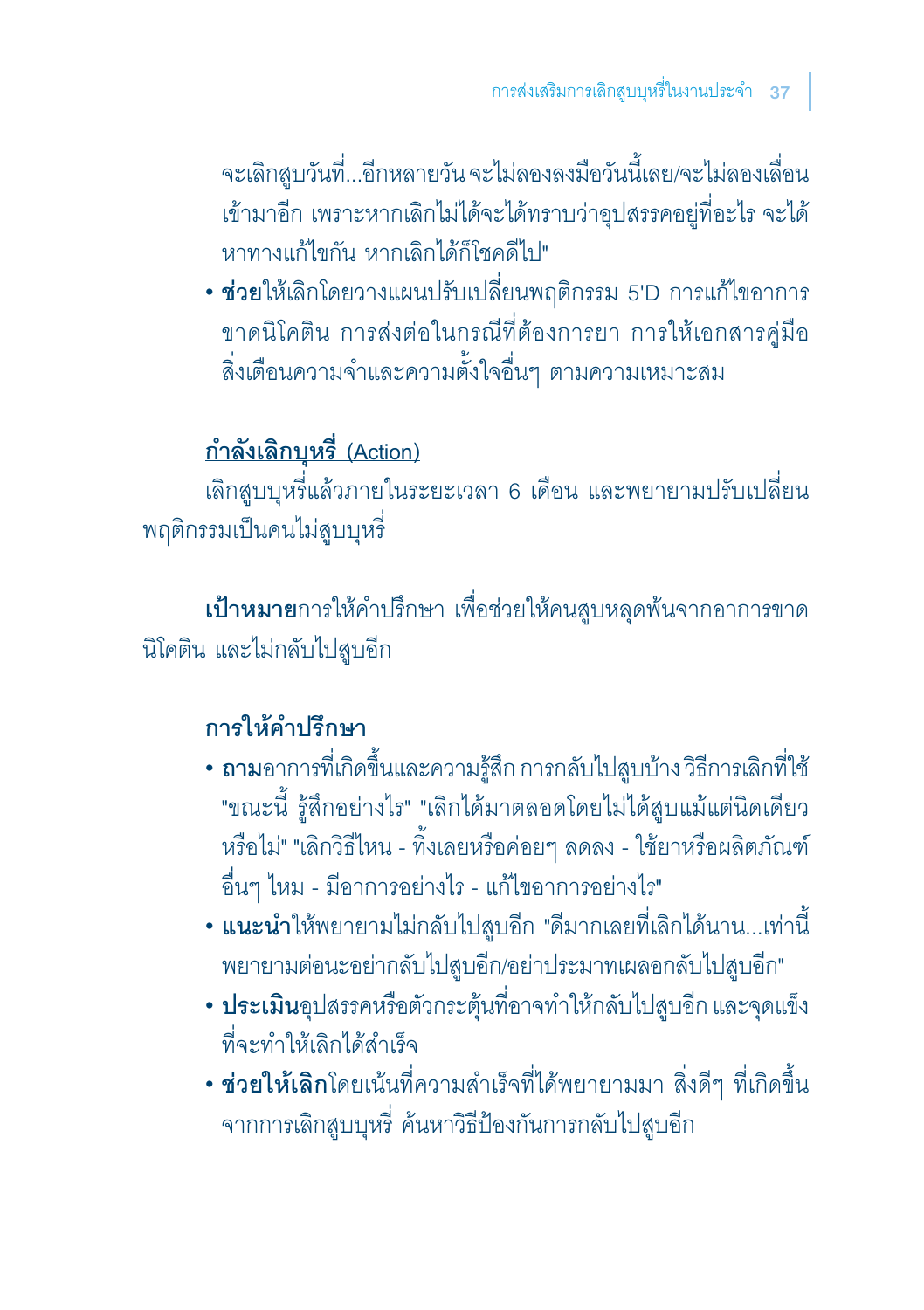### <u>เลิกสูบบุหรี่ได้แล้ว (Maintenance)</u>

- ไม่สูบบุหรี่นานกว่า 6 เดือนขึ้นไป
- ปรับพฤติกรรมเป็นคนไม่สูบบุหรี่ได้

**เป้าหมาย**การให้คำปริึกษา เพื่อช่วยให้คนสูบไม่สูบบุหรี่อย่างถาวร

### การให<mark>้</mark>คำปรึกษา

- **ถาม**ความรู้สึก และการดำเนินชีวิตประจำวัน (ตัวกระตุ้นให้อยากสูบ การลองสูบ)
- ช่วยป้องกันการกลับไปสูบอีกโดยแนะนำวิธีป้องกันการกลับไปสูบอีก เสนอแนะวิธีจัดการกับสถานการณ์ที่อาจทำให้กลับไปสูบอีก เสริมแรง จูงใจ

**วงจรของการเปลี่ยนแปลง** คนสูบบุหรี่ส่วนใหญ่จะวนเวียนอยู่ใน แต่ละระยะของความต้องการเลิก 3-4 ครั้งก่อนจะเลิกได้อย่างถาวร

○○○○○○○○○○○○ ○○○○○○○○○○○○○○○○○○○○○○○○○○

#### เอก<mark>ส</mark>ารอ้างอิง

 Canadian council on smoking and health,(2003). Guide your patients to a smoke-free future.A Program of the Canadian council on smoking and health. Ottawa, Ontario: Canadian council on smoking and health.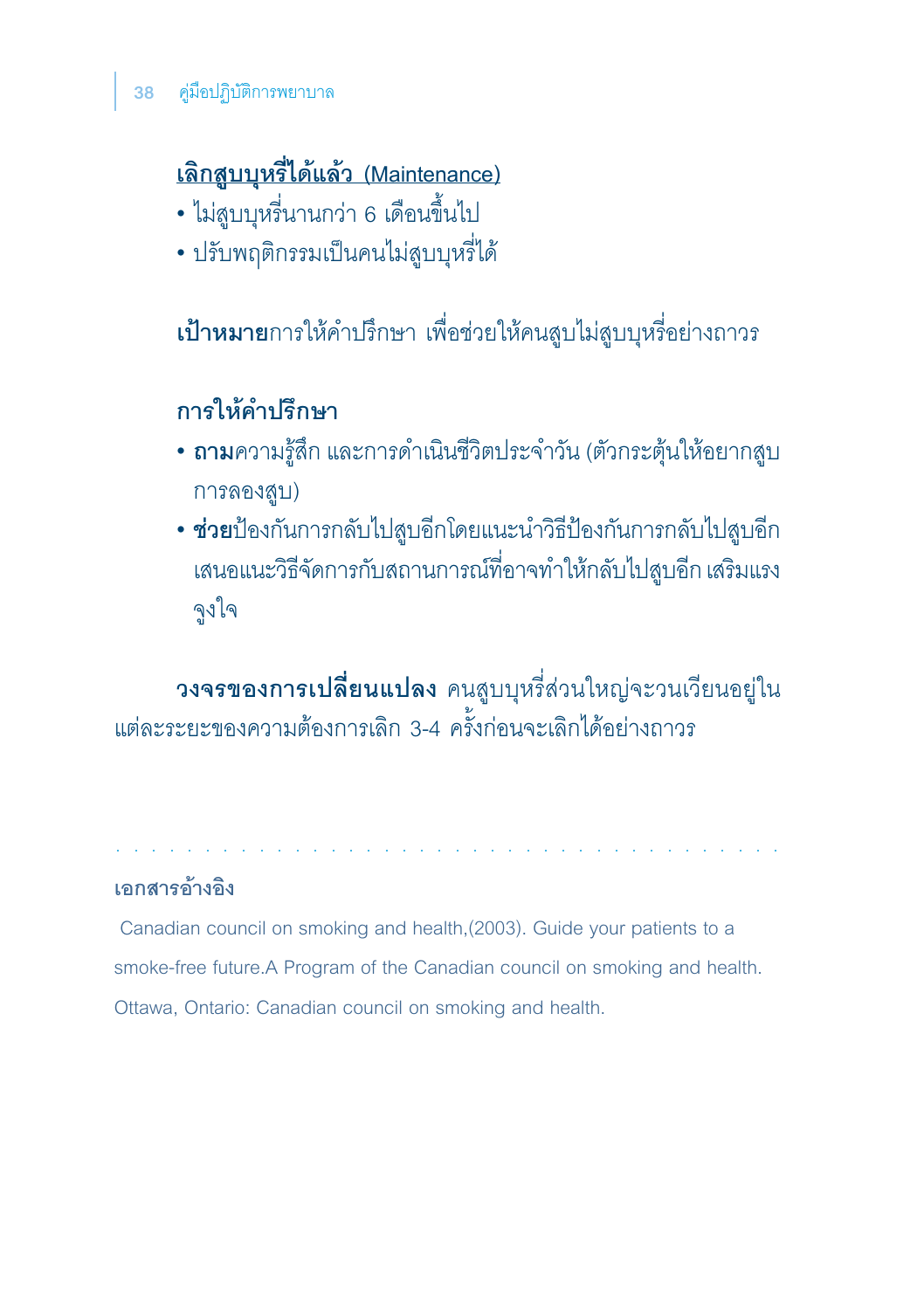

การติดตามพล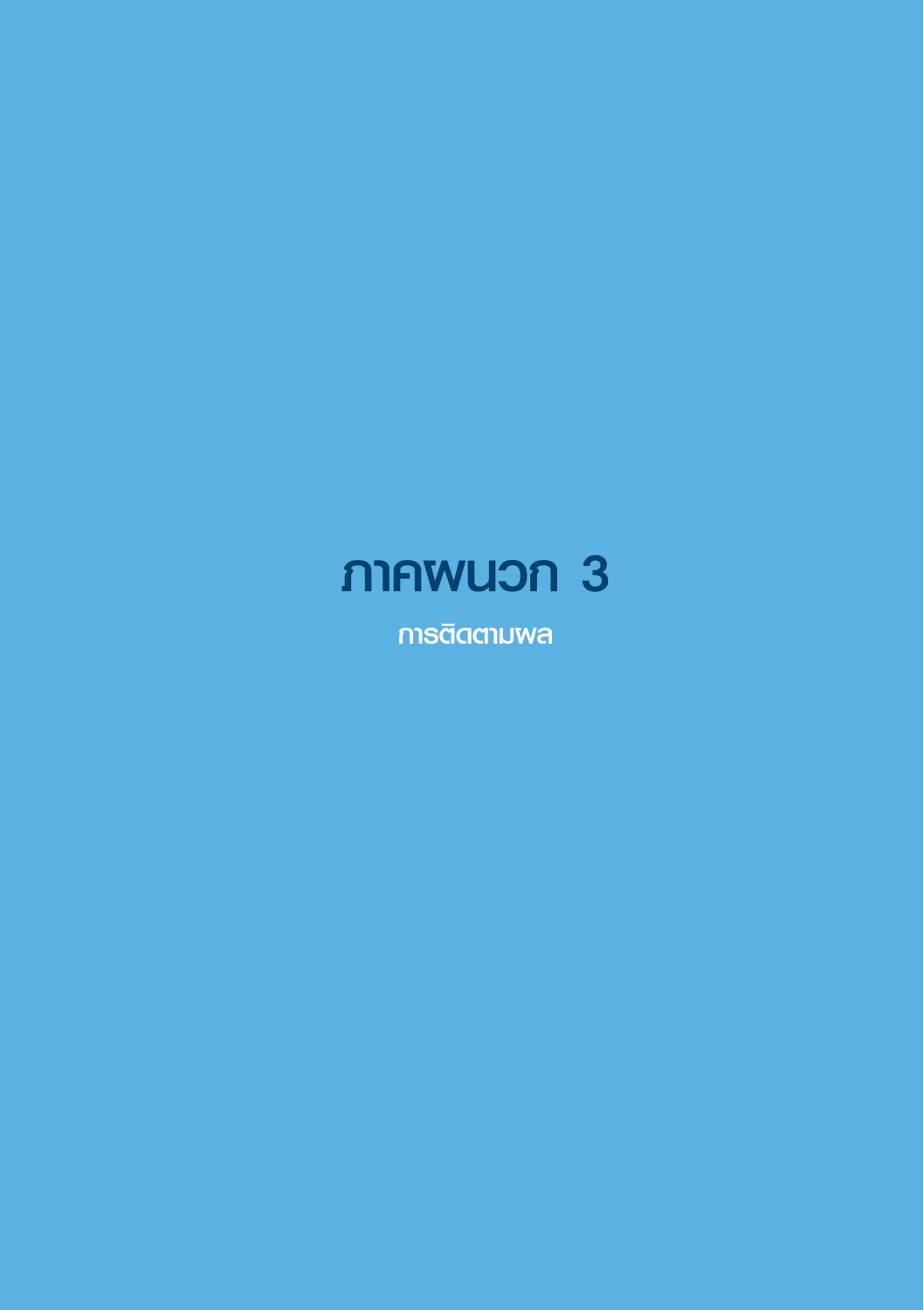### การติดตามพล

**การกลับไปสูบอีก Relapse** (หมายถึง การกลับไปสูบติดต่อกัน 7 วัน หรือการสูบสัปดาห์ละครั้งเป็นเวลา 2 สัปดาห์ติดต่อกัน)' เป็นเรื่องปกติ การติดตามจะช่วยป้องกันการกลับไปสูบอีกได้มาก

ผู้ป่วยที่เคยเลิกได้แล้วกลับไปสูบอีก พยาบาลต้องคุยสาเหตุและช่วยกัน หาทางแก้ไข และกำหนดวันนัดหมายติดตามให้กลับมาพบกันอีก (เช่นภายใน ลัปดาห์แรกของการลงมือเลิก)

บอกผู้รับบริการว่าให้เอาการกลับไปสูบอีกเป็นบทเรียนและป้องกันใน ครั้งนี้ (คนสูบบุหรี่ส่วนใหญ่ใช้ความพยายามเฉลี่ย 4 หรือ 5 ครั้งจึงจะเลิก สำเร็จ) $^2$ 

○○○○○○○○○○○○ ○○○○○○○○○○○○○○○○○○○○○○○○○○

#### เอก<mark>ส</mark>ารอ้างอิง

<sup>1</sup> Hughes JR, Keely JP, Niaura RS, Ossip-Klein DJ, Richmond RL, Swan GE. Measures of abstinence in clinical trials: issues and recommendations [Published correction appears in Nicotine Tob Res 2003;5:603]. Nicotine Tob Res 2003;5:13-25.

 $2$  Fiore MC. Treating tobacco use and dependence. Rockville, Md.: U.S. Department of Health and Human Services, Public Health Service, 2000. Accessed February 22, 2006, at: http://www.ncbi.nlm.nih.gov/books/ bv.fcgi?rid=hstat2.section.7741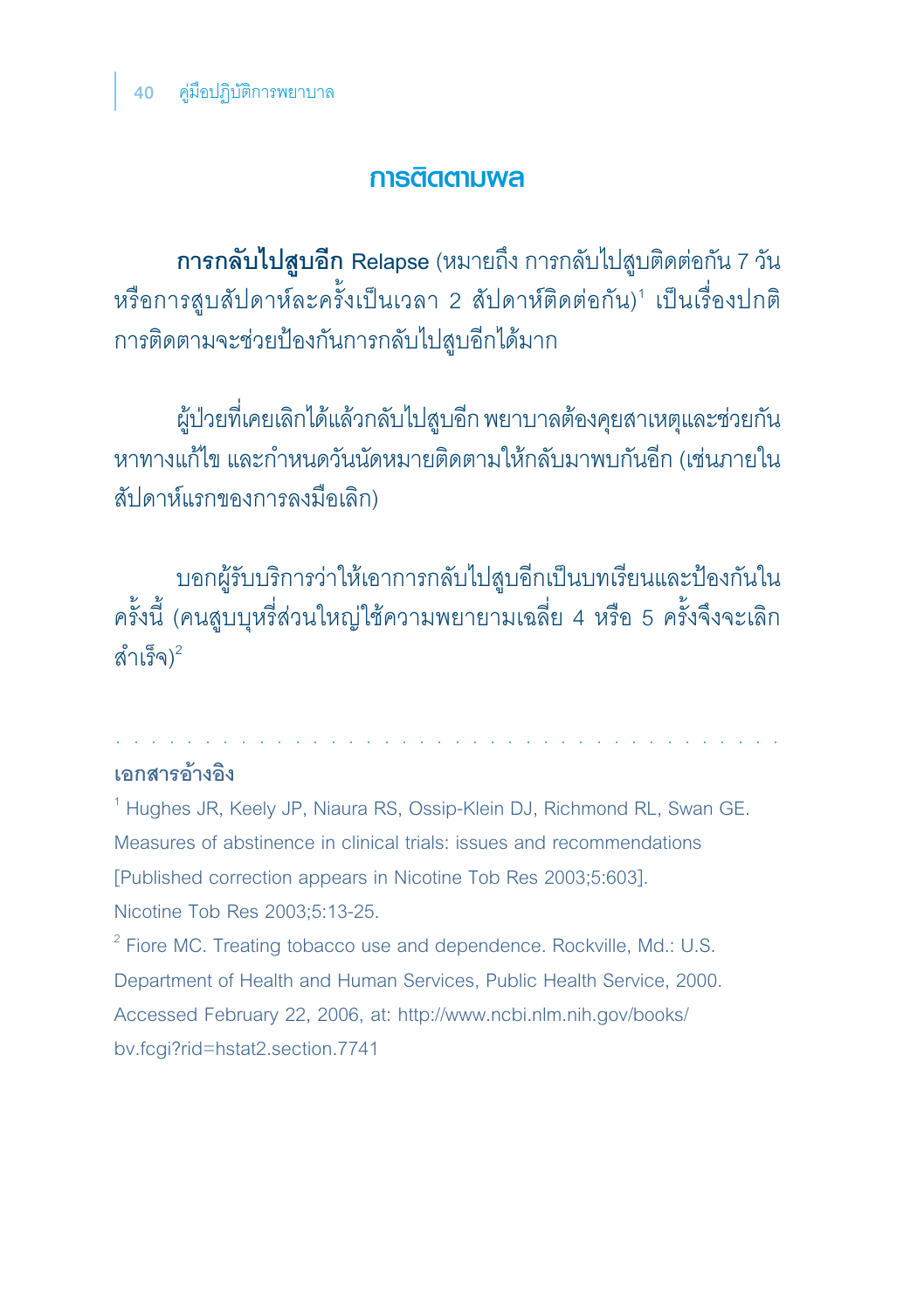### **ภาคพนวก 4**

หลักและวิธีปรับเปลี่ยนพฤติกรรมเพื่อเลิกบุหรี่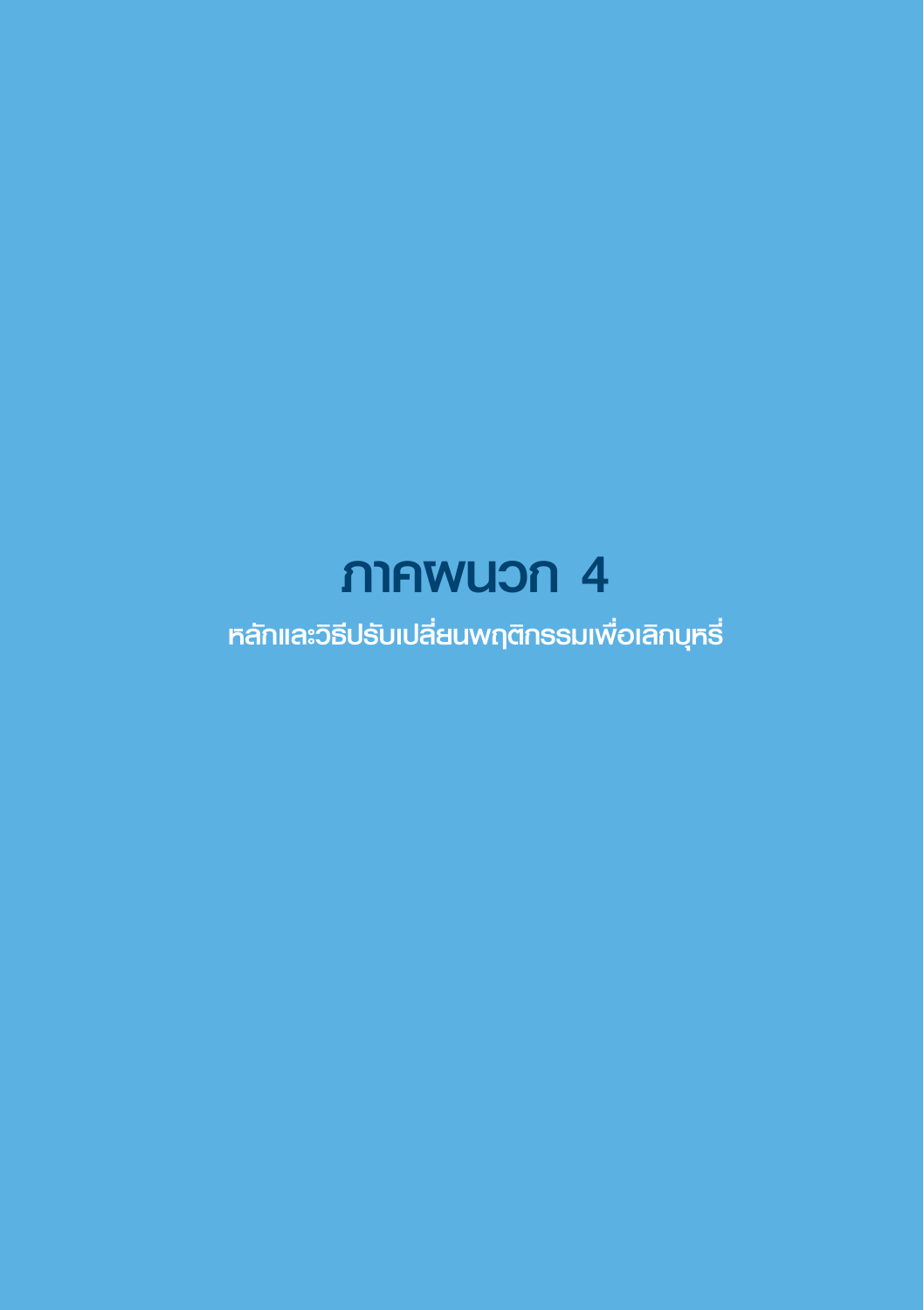### หลักและวิธีปรับเปลี่ยนพฤติกรรมเพื่อเลิกบุหรี่

1. อย่าสูบบุหรี่ทันทีที่อยากสูบ ยืดเวลาออกไปเรื่อยๆ การยืดเวลา ประมาณ 3-5 นาที ความรู้สึกอยากสูบจะบรรเทาลงหรือหายไป (Delay)

2. หายใจเข้าออกลึกๆ 3 ครั้ง เพื่อคลายความรู้สึกเครียดและอยากสูบ (Deep Breath)

3. ดื่มน้ำอย่างช้าๆ จิบน้ำหรืออมน้ำ หรืออาบน้ำ หรือเช็ดตัว หรือ ล้างหน้า หรือบ้วนปาก หรือแปรงฟัน เพื่อคลายความหงุดหงิด เปรี้ยวปาก (Drink Water)

4. หาสิ่งอื่นทำแทนการสูบบุหรี่ เบี่ยงเบนความสนใจออกจากบุหรี่ เช่น ลุกเดิน อ่านหนังสือ ฟังเพลง ทำงาน ออกกำลังกาย พูดคุยกับเพื่อน เป็นต้น (Do Something else)

5. คิดถึงความตั้งใจที่จะเลิกสูบ สิ่งดีๆ ที่จะเกิดขึ้น พูดคุยกับคนที่ เป็นกำลังใจ หรือผู้รู้เพื่อช่วยบรรเทาอาการไม่สุขสบายจากการขาดนิโคติน (Destination)

### ○○○○○○○○○○○○ ○○○○○○○○○○○○○○○○○○○○○○○○○○

#### แหล่ง<mark>อ้า</mark>งอิง 1

ศูนย์ข้อมูล มูลนิธิรณรงค์เพื่อการไม่สูบบุหรี่ 36/2 ซ.ประดิพัทธ์ 10 แขวงสามเสนใน เขตพญาไท กรุงเทพฯ 10400 โทร. 0-2278-1828 โทรสาร 0-2278-1830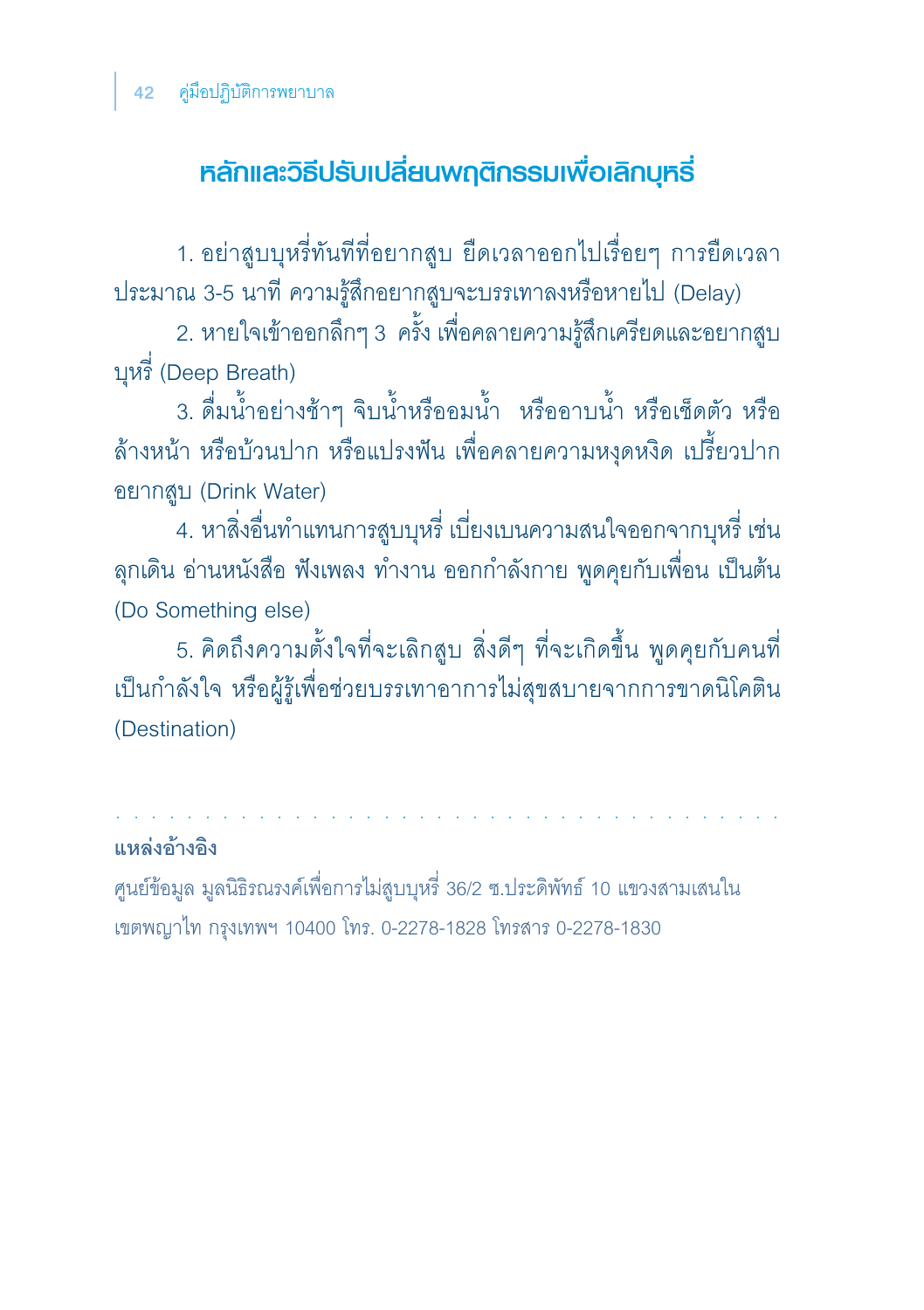### วิธีปรับพฤติกรรมที่แนะนำ

- ตื่นนคนเช้าดื่มน้ำคย่างน้อย 2 แก้ว
- เข้าห้องน้ำแปรงฟัน แปรงลิ้น และทำกิจวัตรประจำวันโดยไม่มีบุหรี่
- ดื่มน้ำมากๆ วันละไม่น้อยกว่า 2-3 ลิตร
- บ้วนปาก หรือแปรงฟันหลังดื่มกาแฟ
- หลังอาหาร รับประทานผลไม้รสเปรี้ยว หรือลุกออกจากโต๊ะอาหาร แปรงฟันหรือ บ้วนปาก
- เลี่ยงจากสถานที่ที่เคยสูบหรือมีคนสูบบุหรี่
- รับประทานผักให้มากขึ้น
- รับประทานอาหารเท่าเดิม เคี้ยวช้าๆ
- เลี่ยงอาหารรสจัดทุกชนิด (เผ็ด หวาน เค็ม) ยกเว้นรสเปรี้ยว
- คคกกำลังกายสม่ำเสมอ **อย่างน้อย**วันละ 15-30 นาที 3-5 วันต่อ สัปดาน์
- รู้ทันอารมณ์และความรู้สึกที่อยากสูบบุหรี่และใช้หลักปรับเปลี่ยน พฤติกรรม 5 ข้อข้างบน

แหล่งค้างคิง

ิ ศูนย์ข้อมูล มูลนิธิรณรงค์เพื่อการไม่สูบบุหรี่ 36/2 ซ.ประดิพัทธ์ 10 แขวงสามเสนใน เขตพญาไท กรุงเทพฯ 10400 โทร. 0-2278-1828 โทรสาร 0-2278-1830